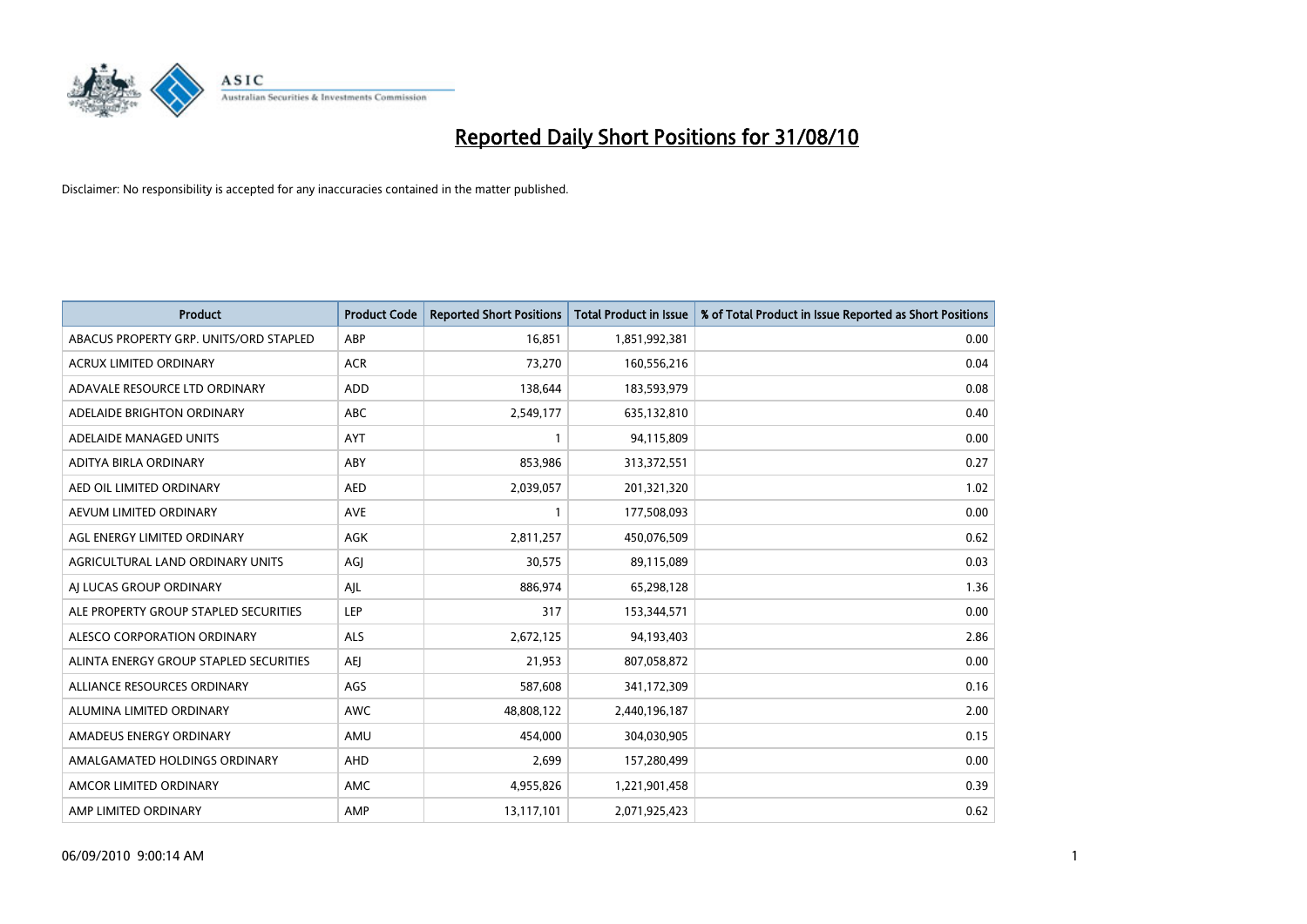

| <b>Product</b>                          | <b>Product Code</b> | <b>Reported Short Positions</b> | Total Product in Issue | % of Total Product in Issue Reported as Short Positions |
|-----------------------------------------|---------------------|---------------------------------|------------------------|---------------------------------------------------------|
| AMPELLA MINING ORDINARY                 | <b>AMX</b>          | 103                             | 177,825,108            | 0.00                                                    |
| ANDEAN RESOURCES LTD ORDINARY           | <b>AND</b>          | 535,535                         | 542,257,867            | 0.10                                                    |
| ANGLOGOLD ASHANTI CDI 5:1               | AGG                 | 503                             | 89,207,765             | 0.00                                                    |
| ANSELL LIMITED ORDINARY                 | <b>ANN</b>          | 1,401,584                       | 131,577,652            | 1.08                                                    |
| ANTARES ENERGY LTD ORDINARY             | AZZ                 | 473,953                         | 299,333,110            | 0.15                                                    |
| ANZ BANKING GRP LTD ORDINARY            | ANZ                 | 6,207,119                       | 2,559,301,430          | 0.21                                                    |
| APA GROUP STAPLED SECURITIES            | <b>APA</b>          | 6,028,100                       | 542,318,629            | 1.11                                                    |
| APEX MINERALS NL ORDINARY               | <b>AXM</b>          | 885,146                         | 3,567,819,909          | 0.02                                                    |
| APN EUROPEAN RETAIL UNITS STAPLED SEC.  | <b>AEZ</b>          | 11,832                          | 544,910,660            | 0.00                                                    |
| APN NEWS & MEDIA ORDINARY               | <b>APN</b>          | 9,186,703                       | 598,823,853            | 1.54                                                    |
| APOLLO GAS LIMITED ORDINARY             | <b>AZO</b>          | 71,180                          | 83,488,660             | 0.09                                                    |
| AQUARIUS PLATINUM. ORDINARY             | <b>AOP</b>          | 5,421,577                       | 463,231,008            | 1.16                                                    |
| AQUILA RESOURCES ORDINARY               | <b>AQA</b>          | 1,302,694                       | 322,273,136            | 0.39                                                    |
| ARAFURA RESOURCE LTD ORDINARY           | ARU                 | 115,532                         | 290,640,342            | 0.04                                                    |
| ARB CORPORATION ORDINARY                | <b>ARP</b>          | 1,200                           | 72,481,302             | 0.00                                                    |
| ARDENT LEISURE GROUP STAPLED SECURITIES | AAD                 | 8,614                           | 312,836,274            | 0.00                                                    |
| ARISTOCRAT LEISURE ORDINARY             | ALL                 | 21,982,709                      | 533,379,348            | 4.10                                                    |
| ASCIANO GROUP STAPLED SECURITIES        | <b>AIO</b>          | 21,226,829                      | 2,926,103,883          | 0.70                                                    |
| ASG GROUP LIMITED ORDINARY              | ASZ                 | 53,198                          | 151,836,046            | 0.03                                                    |
| ASPEN GROUP ORD/UNITS STAPLED           | APZ                 | 383,846                         | 579,980,076            | 0.06                                                    |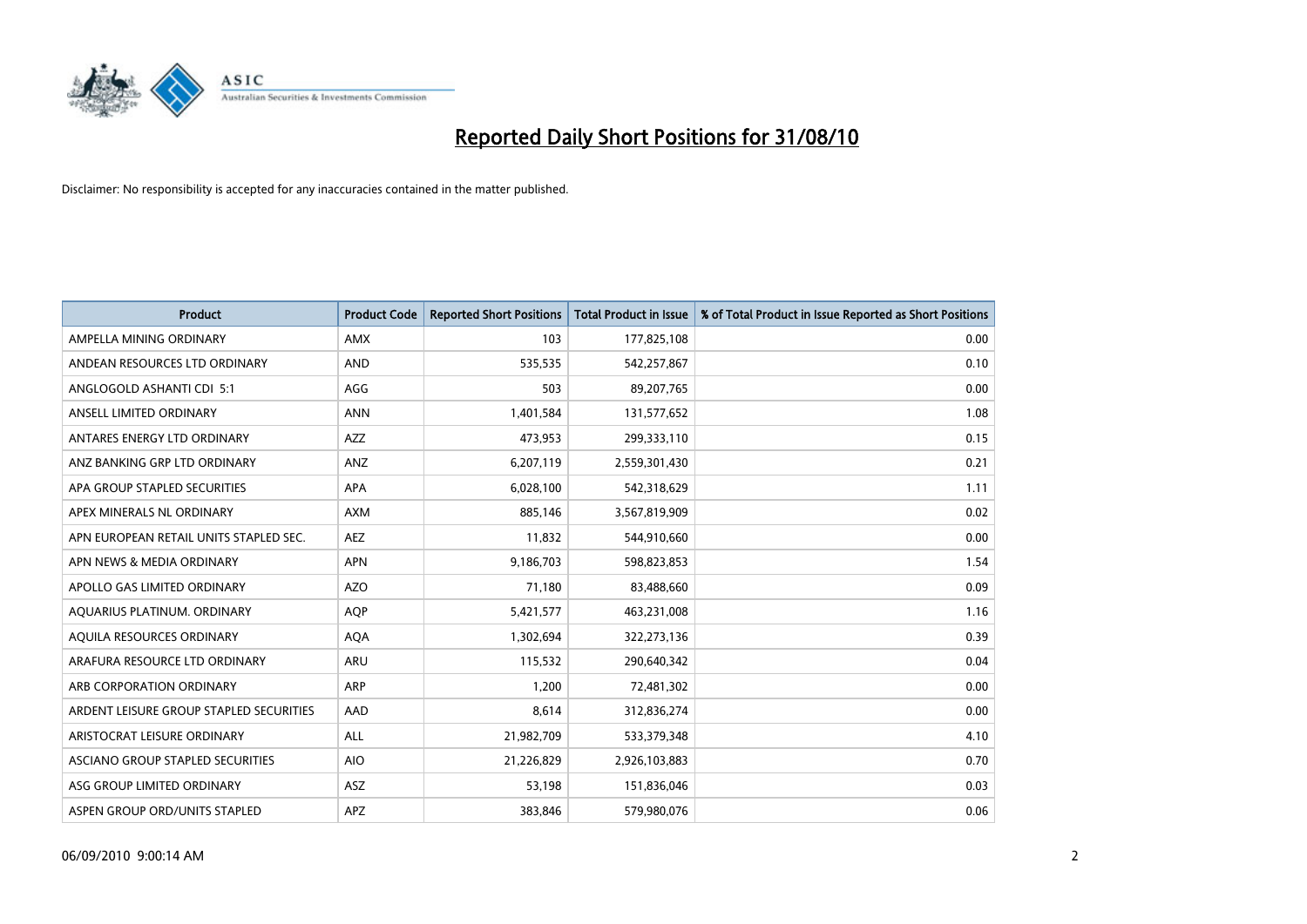

| <b>Product</b>                          | <b>Product Code</b> | <b>Reported Short Positions</b> | <b>Total Product in Issue</b> | % of Total Product in Issue Reported as Short Positions |
|-----------------------------------------|---------------------|---------------------------------|-------------------------------|---------------------------------------------------------|
| <b>ASTON RES LTD ORDINARY</b>           | <b>AZT</b>          | 33,557                          | 204,527,604                   | 0.02                                                    |
| ASTRO JAP PROP GROUP STAPLED SECURITIES | AJA                 | 42,347                          | 508,212,161                   | 0.00                                                    |
| ASX LIMITED ORDINARY                    | <b>ASX</b>          | 3,403,858                       | 173,576,316                   | 1.94                                                    |
| ATLAS IRON LIMITED ORDINARY             | <b>AGO</b>          | 3,757,390                       | 540,009,119                   | 0.68                                                    |
| AUCKLAND INTERNATION ORDINARY           | AIA                 | 54                              | 1,310,392,831                 | 0.00                                                    |
| <b>AURORA OIL &amp; GAS ORDINARY</b>    | <b>AUT</b>          | 11,974                          | 276,690,342                   | 0.00                                                    |
| AUROX RESOURCES ORDINARY                | <b>AXO</b>          | 2                               | 196,044,413                   | 0.00                                                    |
| AUSDRILL LIMITED ORDINARY               | <b>ASL</b>          | 65,677                          | 254,290,140                   | 0.02                                                    |
| AUSENCO LIMITED ORDINARY                | <b>AAX</b>          | 3,295,059                       | 122,427,576                   | 2.71                                                    |
| <b>AUSTAL LIMITED ORDINARY</b>          | ASB                 | 247,662                         | 188,069,638                   | 0.13                                                    |
| AUSTAR UNITED ORDINARY                  | <b>AUN</b>          | 11,702,924                      | 1,260,030,198                 | 0.93                                                    |
| AUSTBROKERS HOLDINGS ORDINARY           | <b>AUB</b>          | 2                               | 52,736,987                    | 0.00                                                    |
| AUSTEREO GROUP LTD. ORDINARY            | <b>AEO</b>          | 592                             | 344,798,708                   | 0.00                                                    |
| <b>AUSTRAL GOLD ORDINARY</b>            | AGD                 | 46,100                          | 169,139,739                   | 0.03                                                    |
| AUSTRALAND PROPERTY STAPLED SECURITY    | <b>ALZ</b>          | 213,746                         | 576,837,197                   | 0.03                                                    |
| AUSTRALIAN AGRICULT. ORDINARY           | AAC                 | 4,734,854                       | 264,264,459                   | 1.77                                                    |
| AUSTRALIAN EDUCATION UNITS              | <b>AEU</b>          | 625,000                         | 134,973,383                   | 0.46                                                    |
| AUSTRALIAN INFRASTR. UNITS/ORDINARY     | <b>AIX</b>          | 165,648                         | 620,733,944                   | 0.03                                                    |
| AUSTRALIAN MINES LTD ORDINARY           | <b>AUZ</b>          | 1,400,000                       | 6,981,662,168                 | 0.02                                                    |
| AUSTRALIAN PHARM. ORDINARY              | API                 | 433,681                         | 488,115,883                   | 0.09                                                    |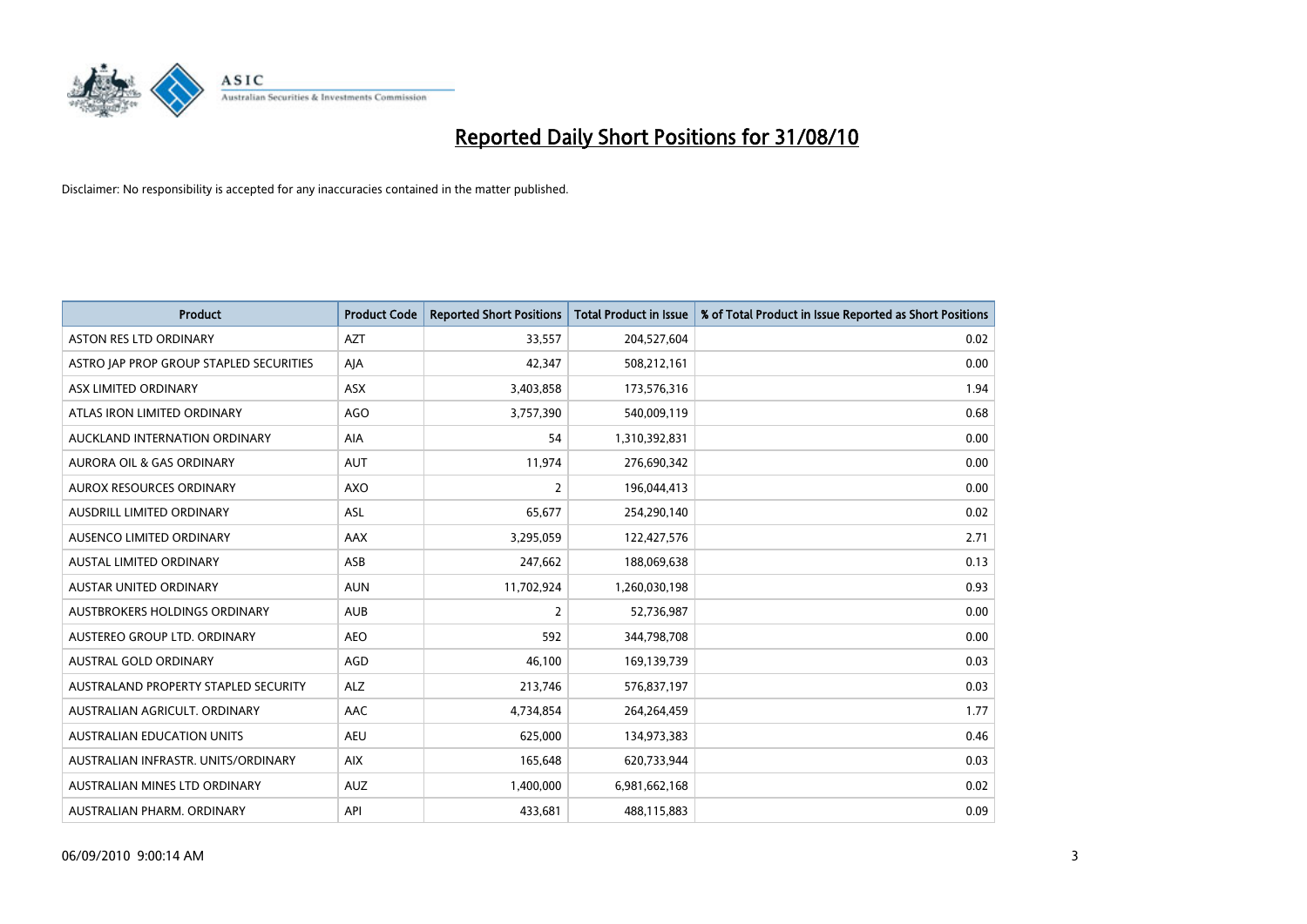

| <b>Product</b>                        | <b>Product Code</b> | <b>Reported Short Positions</b> | <b>Total Product in Issue</b> | % of Total Product in Issue Reported as Short Positions |
|---------------------------------------|---------------------|---------------------------------|-------------------------------|---------------------------------------------------------|
| <b>AUTOMOTIVE HOLDINGS ORDINARY</b>   | AHE                 | 3.471                           | 225,731,300                   | 0.00                                                    |
| AVEXA LIMITED ORDINARY                | <b>AVX</b>          | 243,657                         | 847,688,779                   | 0.03                                                    |
| AVOCA RESOURCES ORDINARY              | <b>AVO</b>          | 15,675,548                      | 290,892,011                   | 5.37                                                    |
| AWB LIMITED ORDINARY                  | <b>AWB</b>          | 1,121,959                       | 817,304,356                   | 0.13                                                    |
| AWE LIMITED ORDINARY                  | <b>AWE</b>          | 1,211,543                       | 521,871,941                   | 0.23                                                    |
| AXA ASIA PACIFIC ORDINARY             | <b>AXA</b>          | 1,403,219                       | 2,067,095,545                 | 0.06                                                    |
| BANK OF QUEENSLAND. ORDINARY          | <b>BOO</b>          | 431,198                         | 215,681,127                   | 0.20                                                    |
| <b>BANNERMAN RESOURCES ORDINARY</b>   | <b>BMN</b>          | 519,383                         | 201,710,934                   | 0.26                                                    |
| <b>BASS STRAIT OIL CO ORDINARY</b>    | <b>BAS</b>          | 1,482                           | 291,030,250                   | 0.00                                                    |
| <b>BATAVIA MINING ORDINARY</b>        | <b>BTV</b>          | 2,500                           | 153,032,145                   | 0.00                                                    |
| <b>BAUXITE RESOURCE LTD ORDINARY</b>  | <b>BAU</b>          | 44,797                          | 234,379,896                   | 0.02                                                    |
| <b>BC IRON LIMITED ORDINARY</b>       | <b>BCI</b>          | 24,827                          | 83,911,000                    | 0.03                                                    |
| BEACH ENERGY LIMITED ORDINARY         | <b>BPT</b>          | 1,598,836                       | 1,092,548,972                 | 0.14                                                    |
| BENDIGO AND ADELAIDE ORDINARY         | <b>BEN</b>          | 4,679,188                       | 354,487,961                   | 1.29                                                    |
| BENDIGO AND ADELAIDE RESET PREFERENCE | <b>BENPB</b>        | 27,438                          | 900.000                       | 3.05                                                    |
| BENDIGO MINING LTD ORDINARY           | <b>BDG</b>          | 10,646,382                      | 509,712,735                   | 2.08                                                    |
| BERKELEY RESOURCES ORDINARY           | <b>BKY</b>          | 1,587                           | 137,590,319                   | 0.00                                                    |
| <b>BHP BILLITON LIMITED ORDINARY</b>  | <b>BHP</b>          | 36,542,240                      | 3,356,081,497                 | 1.03                                                    |
| <b>BILLABONG ORDINARY</b>             | <b>BBG</b>          | 6,265,007                       | 253,122,552                   | 2.48                                                    |
| <b>BIOTA HOLDINGS ORDINARY</b>        | <b>BTA</b>          | 1,990,990                       | 179,878,356                   | 1.10                                                    |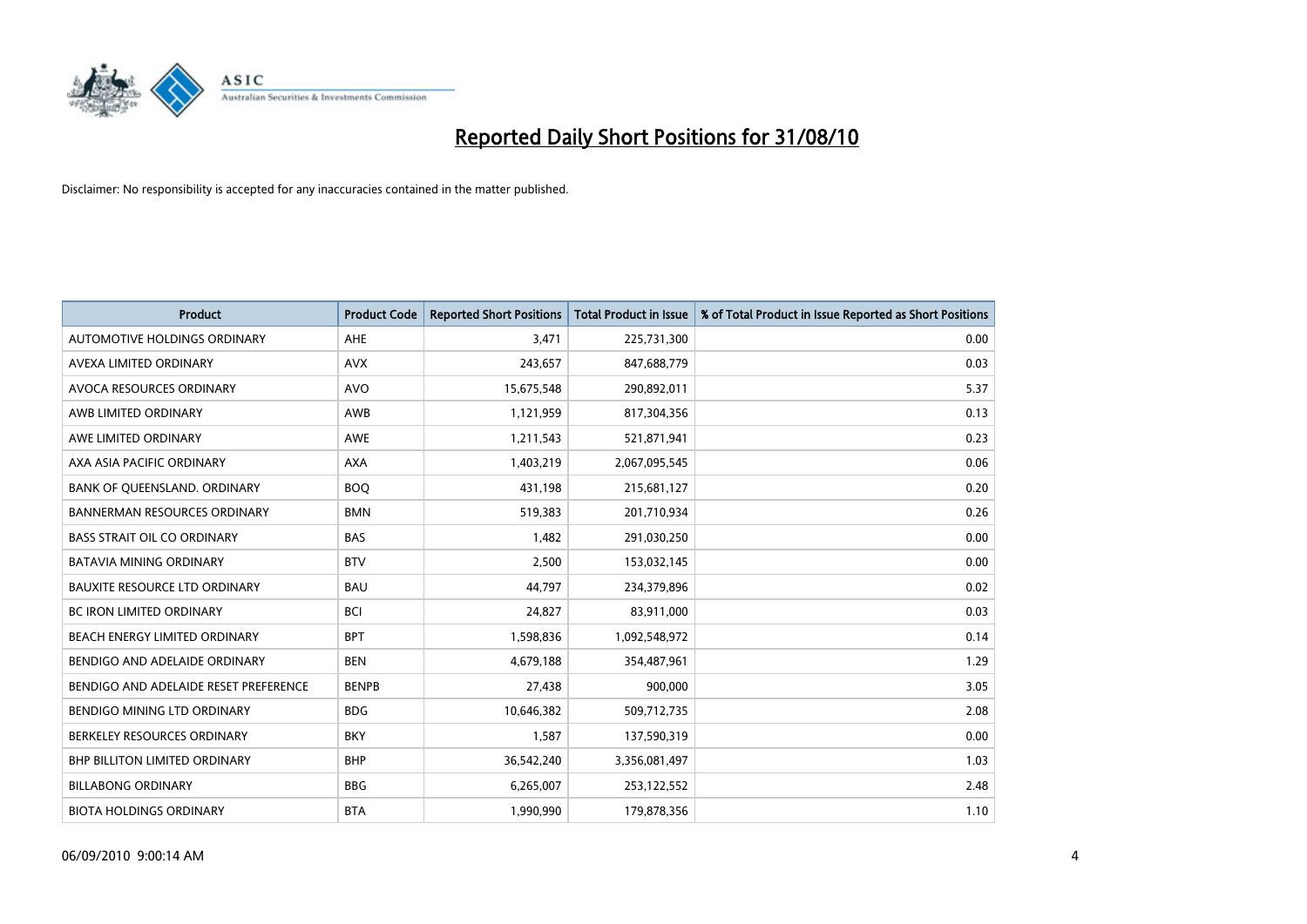

| <b>Product</b>                           | <b>Product Code</b> | <b>Reported Short Positions</b> | <b>Total Product in Issue</b> | % of Total Product in Issue Reported as Short Positions |
|------------------------------------------|---------------------|---------------------------------|-------------------------------|---------------------------------------------------------|
| <b>BISALLOY STEEL ORDINARY</b>           | <b>BIS</b>          | 84,480                          | 216,455,965                   | 0.04                                                    |
| BKI INVESTMENT LTD ORDINARY              | <b>BKI</b>          | 508                             | 418,566,158                   | 0.00                                                    |
| <b>BLACKTHORN RESOURCES ORDINARY</b>     | <b>BTR</b>          | 35,848                          | 106,885,300                   | 0.03                                                    |
| <b>BLUESCOPE STEEL LTD ORDINARY</b>      | <b>BSL</b>          | 10,373,071                      | 1,823,322,017                 | 0.55                                                    |
| <b>BOART LONGYEAR ORDINARY</b>           | <b>BLY</b>          | 4,059,067                       | 461,163,412                   | 0.88                                                    |
| <b>BOOM LOGISTICS ORDINARY</b>           | <b>BOL</b>          | 377,999                         | 460,795,156                   | 0.08                                                    |
| <b>BORAL LIMITED, ORDINARY</b>           | <b>BLD</b>          | 21,965,871                      | 718,853,617                   | 3.03                                                    |
| BOTSWANA METALS LTD ORDINARY             | <b>BML</b>          | 7,000                           | 106,087,760                   | 0.01                                                    |
| <b>BOW ENERGY LIMITED ORDINARY</b>       | <b>BOW</b>          | 2,332,781                       | 280,607,187                   | 0.84                                                    |
| <b>BRADKEN LIMITED ORDINARY</b>          | <b>BKN</b>          | 644,860                         | 138,752,259                   | 0.46                                                    |
| <b>BRAMBLES LIMITED ORDINARY</b>         | <b>BXB</b>          | 9,443,136                       | 1,422,244,687                 | 0.67                                                    |
| <b>BREVILLE GROUP LTD ORDINARY</b>       | <b>BRG</b>          | 2.740                           | 129,515,322                   | 0.00                                                    |
| <b>BRICKWORKS LIMITED ORDINARY</b>       | <b>BKW</b>          | 9,592                           | 147,235,904                   | 0.01                                                    |
| <b>BROCKMAN RESOURCES ORDINARY</b>       | <b>BRM</b>          | 136,188                         | 141,588,151                   | 0.10                                                    |
| BT INVESTMENT MNGMNT ORDINARY            | <b>BTT</b>          | 548,650                         | 160,000,000                   | 0.34                                                    |
| <b>BUNNINGS WAREHOUSE ORDINARY UNITS</b> | <b>BWP</b>          | 393,337                         | 427,042,646                   | 0.10                                                    |
| <b>BURU ENERGY ORDINARY</b>              | <b>BRU</b>          | 171,612                         | 182,769,813                   | 0.09                                                    |
| CABCHARGE AUSTRALIA ORDINARY             | CAB                 | 1,409,047                       | 120,437,014                   | 1.18                                                    |
| CALTEX AUSTRALIA ORDINARY                | <b>CTX</b>          | 5,947,374                       | 270,000,000                   | 2.21                                                    |
| <b>CAMPBELL BROTHERS ORDINARY</b>        | <b>CPB</b>          | 478.769                         | 63,517,495                    | 0.75                                                    |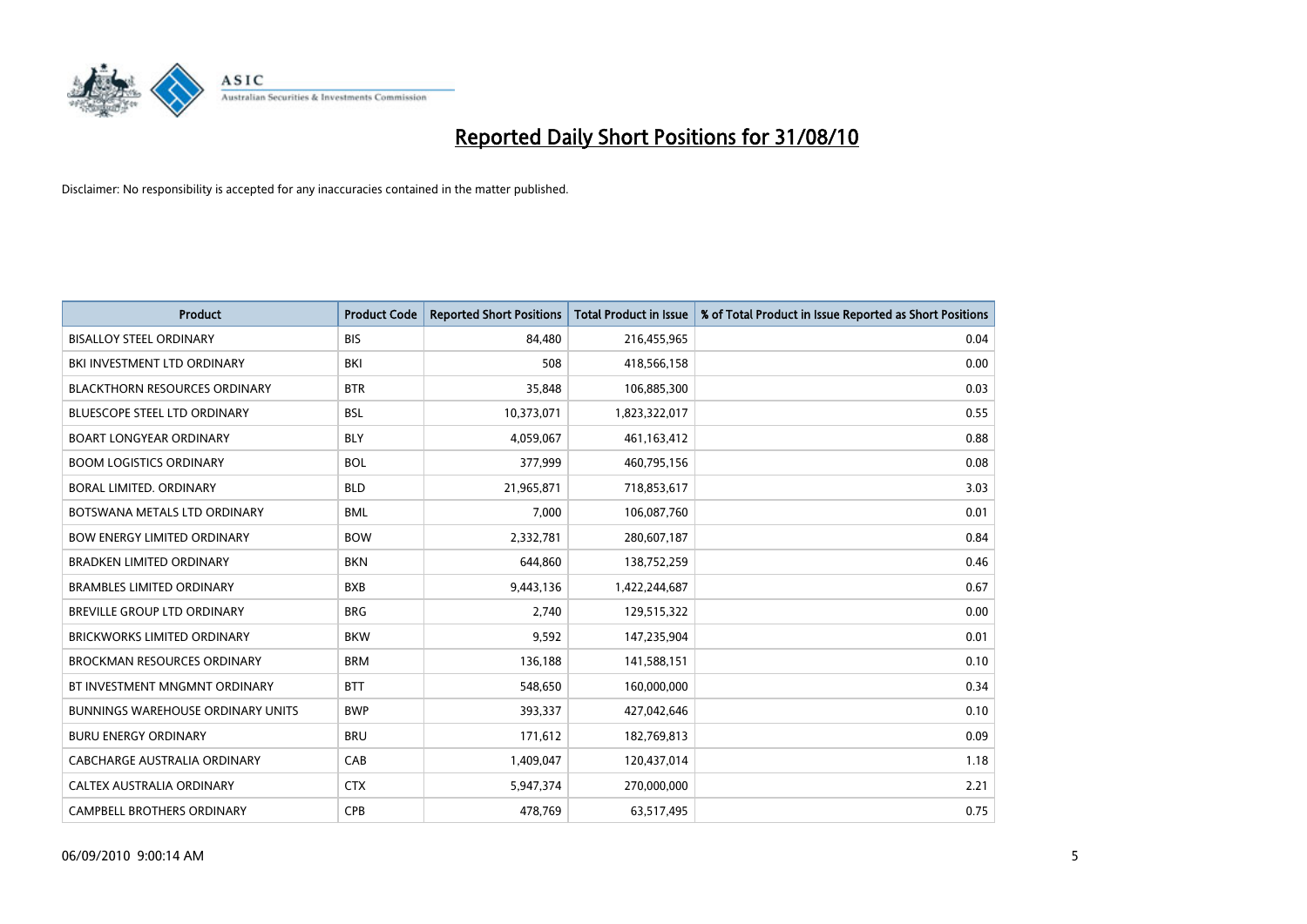

| <b>Product</b>                                | <b>Product Code</b> | <b>Reported Short Positions</b> | Total Product in Issue | % of Total Product in Issue Reported as Short Positions |
|-----------------------------------------------|---------------------|---------------------------------|------------------------|---------------------------------------------------------|
| CAPE LAMBERT RES LTD ORDINARY                 | <b>CFE</b>          | 533,324                         | 593,166,467            | 0.09                                                    |
| <b>CARBON ENERGY ORDINARY</b>                 | <b>CNX</b>          | 596,426                         | 609,497,650            | 0.10                                                    |
| <b>CARDNO LIMITED ORDINARY</b>                | <b>CDD</b>          | 12,795                          | 105,599,600            | 0.01                                                    |
| CARNARVON PETROLEUM ORDINARY                  | <b>CVN</b>          | 1,992,940                       | 686,759,634            | 0.29                                                    |
| <b>CARNEGIE WAVE ENERGY ORDINARY</b>          | <b>CWE</b>          | 83,000                          | 565,237,627            | 0.01                                                    |
| <b>CARPATHIAN RESOURCES ORDINARY</b>          | <b>CPN</b>          | 75,000                          | 265,533,501            | 0.03                                                    |
| CARPENTARIA EXP. LTD ORDINARY                 | CAP                 | 9.777                           | 93,821,301             | 0.01                                                    |
| CARSALES.COM LTD ORDINARY                     | <b>CRZ</b>          | 1,030,588                       | 232,490,800            | 0.44                                                    |
| CASH CONVERTERS ORD/DIV ACCESS                | CCV                 | 17,624                          | 379,761,025            | 0.00                                                    |
| <b>CASPIAN OIL &amp; GAS ORDINARY</b>         | <b>CIG</b>          | 50,000                          | 1,331,500,513          | 0.00                                                    |
| CATALPA RESOURCES ORDINARY                    | CAH                 | 227,340                         | 162,749,311            | 0.14                                                    |
| <b>CEC GROUP LIMITED ORDINARY</b>             | <b>CEG</b>          | 1,750                           | 79,662,662             | 0.00                                                    |
| <b>CELLNET GROUP ORDINARY</b>                 | <b>CLT</b>          | 1,342                           | 73,135,185             | 0.00                                                    |
| <b>CENTENNIAL COAL ORDINARY</b>               | <b>CEY</b>          | 2,898,668                       | 395,028,737            | 0.73                                                    |
| CENTRAL PETROLEUM ORDINARY                    | <b>CTP</b>          | 11,455                          | 907,291,115            | 0.00                                                    |
| CENTRO PROPERTIES UNITS/ORD STAPLED           | <b>CNP</b>          | 280,179                         | 972,414,514            | 0.03                                                    |
| <b>CENTRO RETAIL GROUP STAPLED SECURITIES</b> | <b>CER</b>          | 739,036                         | 2,286,399,424          | 0.03                                                    |
| CERAMIC FUEL CELLS ORDINARY                   | CFU                 | 79,718                          | 1,029,873,280          | 0.01                                                    |
| <b>CFS RETAIL PROPERTY UNITS</b>              | <b>CFX</b>          | 175,118,590                     | 2,530,069,990          | 6.92                                                    |
| <b>CHALLENGER DIV.PRO. STAPLED UNITS</b>      | <b>CDI</b>          | 2.948                           | 913,426,007            | 0.00                                                    |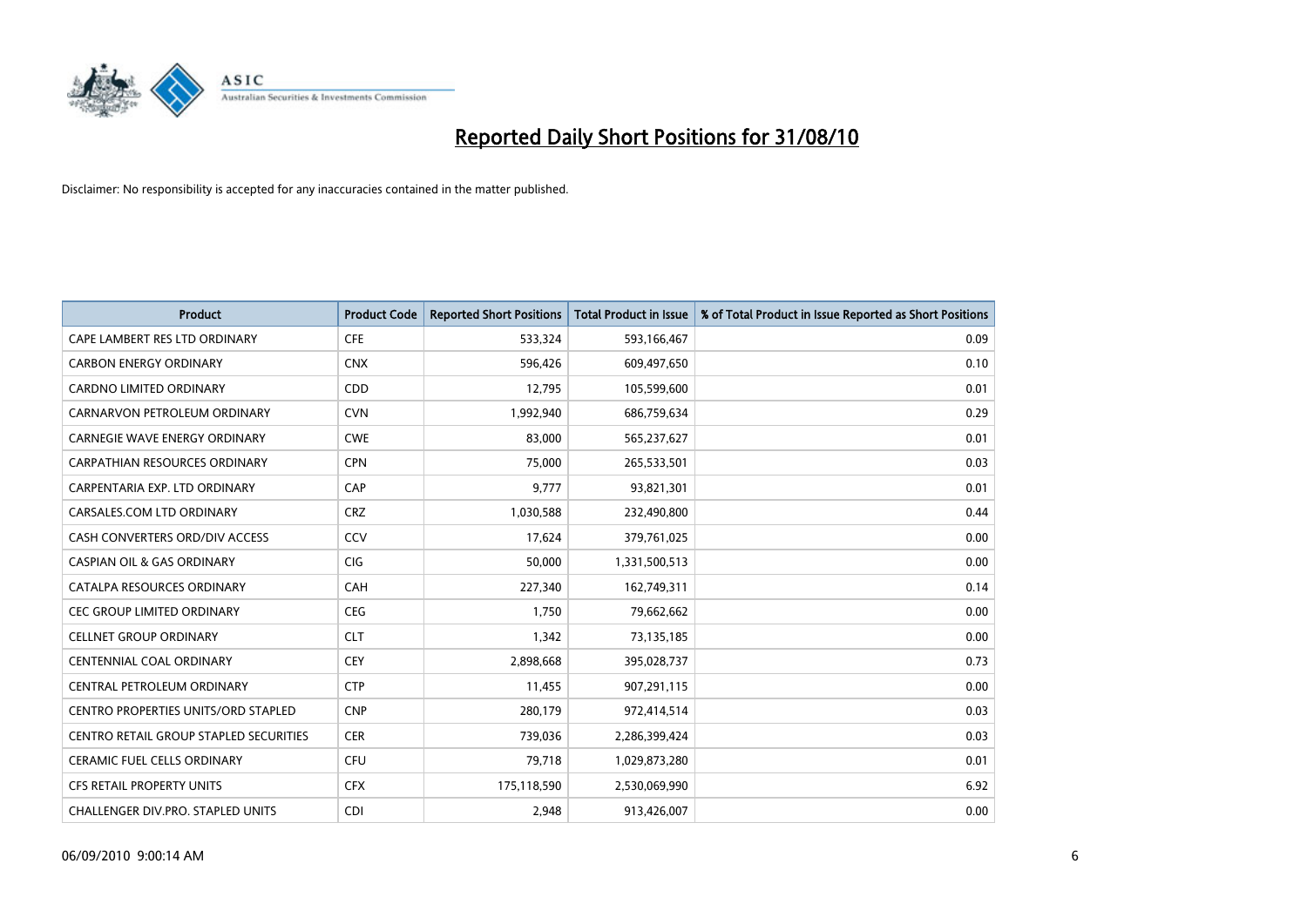

| <b>Product</b>                          | <b>Product Code</b> | <b>Reported Short Positions</b> | Total Product in Issue | % of Total Product in Issue Reported as Short Positions |
|-----------------------------------------|---------------------|---------------------------------|------------------------|---------------------------------------------------------|
| <b>CHALLENGER F.S.G.LTD ORDINARY</b>    | <b>CGF</b>          | 8,100,939                       | 499,473,232            | 1.61                                                    |
| CHANDLER MACLEOD LTD ORDINARY           | <b>CMG</b>          | 11,970                          | 421,812,960            | 0.00                                                    |
| CHARTER HALL GROUP STAPLED US PROHIBIT. | <b>CHC</b>          | 307,365                         | 1,212,723,832          | 0.02                                                    |
| <b>CHARTER HALL OFFICE UNIT</b>         | CQO                 | 753,234                         | 4,933,132,725          | 0.01                                                    |
| <b>CHARTER HALL RETAIL UNITS</b>        | <b>COR</b>          | 1,853,579                       | 1,529,040,700          | 0.12                                                    |
| CHEMGENEX PHARMACEUT ORDINARY           | <b>CXS</b>          | 221,509                         | 283,348,870            | 0.08                                                    |
| CITADEL RESOURCE GRP ORDINARY           | CGG                 | 2,241,140                       | 2,367,460,116          | 0.09                                                    |
| CITIGOLD CORP LTD ORDINARY              | <b>CTO</b>          | 2,098,686                       | 928,565,634            | 0.23                                                    |
| CLINUVEL PHARMACEUT. ORDINARY           | <b>CUV</b>          | 41,277                          | 303,423,665            | 0.01                                                    |
| <b>CLOUGH LIMITED ORDINARY</b>          | <b>CLO</b>          | 426,903                         | 768,806,269            | 0.05                                                    |
| COAL & ALLIED ORDINARY                  | <b>CNA</b>          | 4,635                           | 86,584,735             | 0.00                                                    |
| COAL OF AFRICA LTD ORDINARY             | <b>CZA</b>          | 594,765                         | 530,514,663            | 0.12                                                    |
| <b>COALSPUR MINES LTD ORDINARY</b>      | <b>CPL</b>          | 50,000                          | 363,988,134            | 0.01                                                    |
| COCA-COLA AMATIL ORDINARY               | CCL                 | 3,181,342                       | 754,614,469            | 0.42                                                    |
| <b>COCHLEAR LIMITED ORDINARY</b>        | <b>COH</b>          | 627,956                         | 56,574,987             | 1.09                                                    |
| <b>COCKATOO COAL ORDINARY</b>           | <b>COK</b>          | 899,162                         | 602,507,380            | 0.15                                                    |
| <b>COEUR D'ALENE MINES. CDI 1:1</b>     | <b>CXC</b>          | 1,000                           | 4,427,833              | 0.02                                                    |
| COFFEY INTERNATIONAL ORDINARY           | <b>COF</b>          | 12,851                          | 129,035,760            | 0.01                                                    |
| COMMONWEALTH BANK, ORDINARY             | <b>CBA</b>          | 16,949,099                      | 1,548,832,074          | 1.05                                                    |
| COMMONWEALTH PROP ORDINARY UNITS        | <b>CPA</b>          | 19,146,519                      | 2,012,803,230          | 0.94                                                    |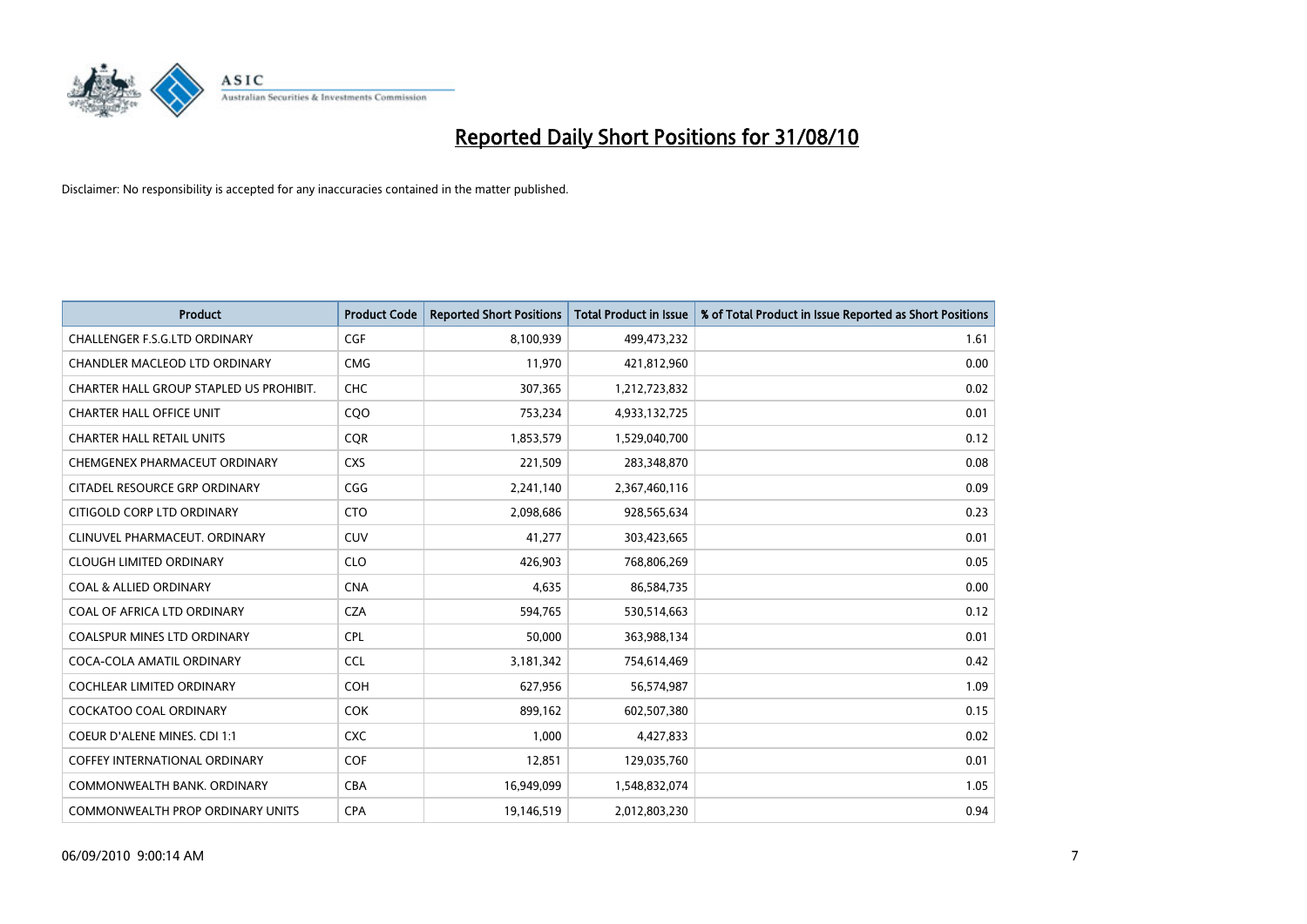

| <b>Product</b>                           | <b>Product Code</b> | <b>Reported Short Positions</b> | <b>Total Product in Issue</b> | % of Total Product in Issue Reported as Short Positions |
|------------------------------------------|---------------------|---------------------------------|-------------------------------|---------------------------------------------------------|
| <b>COMPASS RESOURCES ORDINARY</b>        | <b>CMR</b>          | 101,480                         | 147,402,920                   | 0.07                                                    |
| COMPUTERSHARE LTD ORDINARY               | CPU                 | 3,791,203                       | 555,664,059                   | 0.66                                                    |
| <b>CONNECTEAST GROUP STAPLED</b>         | CEU                 | 27,242,092                      | 3,940,145,951                 | 0.69                                                    |
| CONQUEST MINING ORDINARY                 | COT                 | 3,979,003                       | 353,151,103                   | 1.13                                                    |
| CONSOLIDATED MEDIA, ORDINARY             | <b>CMI</b>          | 3,550,658                       | 596,758,471                   | 0.61                                                    |
| CONTANGO MICROCAP ORDINARY               | <b>CTN</b>          | 7,500                           | 150,088,688                   | 0.00                                                    |
| <b>COPPER STRIKE LTD ORDINARY</b>        | <b>CSE</b>          | 714                             | 116,455,571                   | 0.00                                                    |
| <b>CORPORATE EXPRESS ORDINARY</b>        | <b>CXP</b>          | 148                             | 169,366,966                   | 0.00                                                    |
| COUNT FINANCIAL ORDINARY                 | COU                 | 1,382,550                       | 259,888,869                   | 0.53                                                    |
| <b>CRANE GROUP LIMITED ORDINARY</b>      | <b>CRG</b>          | 3,789,122                       | 78,286,427                    | 4.81                                                    |
| <b>CREDIT CORP GROUP ORDINARY</b>        | <b>CCP</b>          | 2,000                           | 44,528,950                    | 0.00                                                    |
| <b>CROMWELL GROUP STAPLED SECURITIES</b> | <b>CMW</b>          | 123,982                         | 898,886,642                   | 0.01                                                    |
| <b>CROWN LIMITED ORDINARY</b>            | <b>CWN</b>          | 5,175,599                       | 753,555,290                   | 0.67                                                    |
| <b>CSG LIMITED ORDINARY</b>              | CSV                 | 79,464                          | 243,071,695                   | 0.03                                                    |
| <b>CSL LIMITED ORDINARY</b>              | <b>CSL</b>          | 13,213,914                      | 549,869,904                   | 2.37                                                    |
| <b>CSR LIMITED ORDINARY</b>              | <b>CSR</b>          | 4,919,069                       | 1,514,920,814                 | 0.32                                                    |
| <b>CUDECO LIMITED ORDINARY</b>           | CDU                 | 400,225                         | 136,065,740                   | 0.29                                                    |
| <b>CUSTOMERS LIMITED ORDINARY</b>        | <b>CUS</b>          | 30,840                          | 135,521,531                   | 0.03                                                    |
| DART ENERGY LTD ORDINARY                 | <b>DTE</b>          | 1,046,492                       | 419,748,184                   | 0.25                                                    |
| DAVID JONES LIMITED ORDINARY             | <b>DIS</b>          | 18,776,870                      | 510,945,759                   | 3.64                                                    |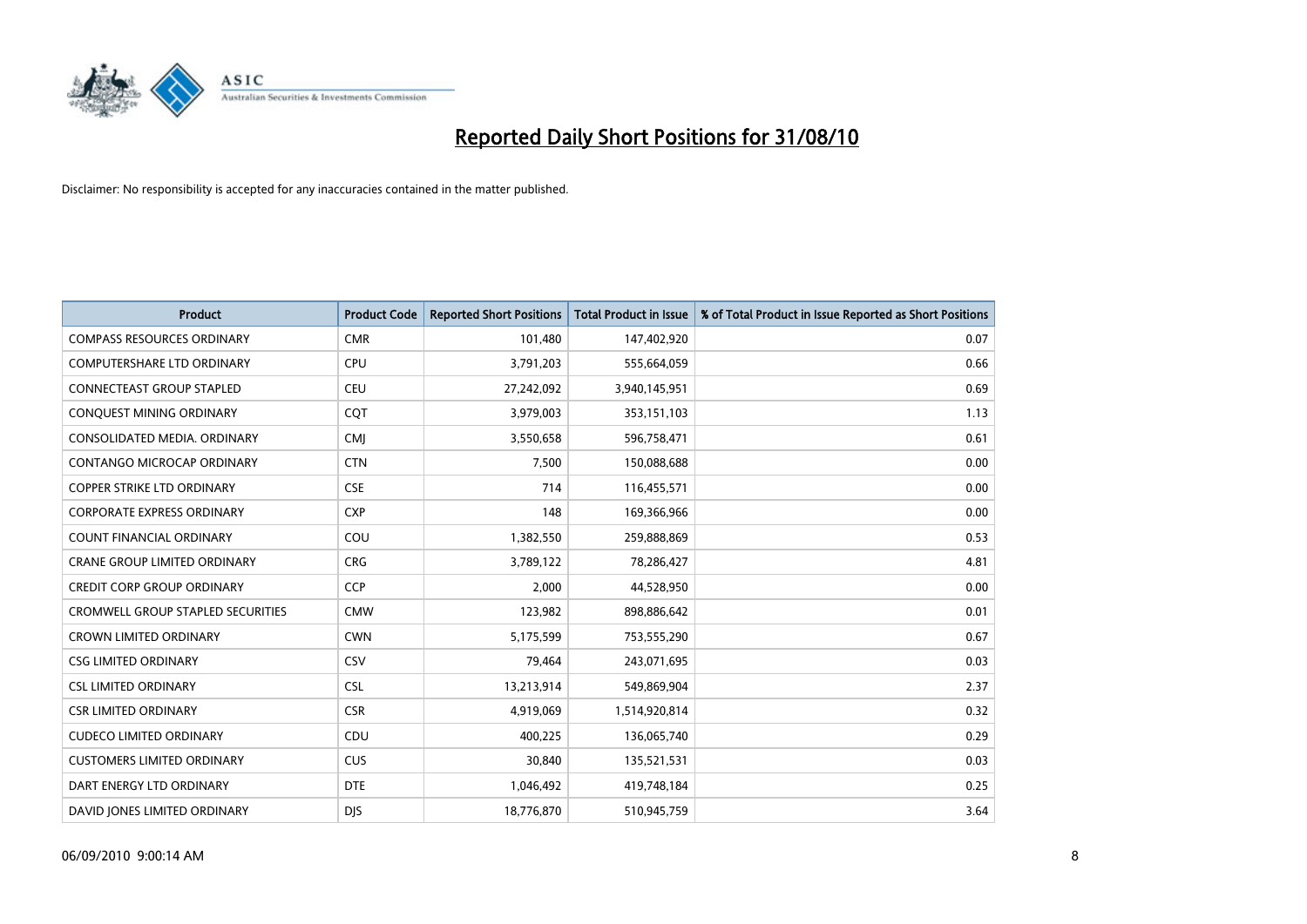

| <b>Product</b>                       | <b>Product Code</b> | <b>Reported Short Positions</b> | <b>Total Product in Issue</b> | % of Total Product in Issue Reported as Short Positions |
|--------------------------------------|---------------------|---------------------------------|-------------------------------|---------------------------------------------------------|
| DECMIL GROUP LIMITED ORDINARY        | <b>DCG</b>          | 17,397                          | 123,754,568                   | 0.01                                                    |
| DEEP YELLOW LIMITED ORDINARY         | <b>DYL</b>          | 244,845                         | 1,125,814,458                 | 0.02                                                    |
| DEVINE LIMITED ORDINARY              | <b>DVN</b>          | 1,000                           | 634,918,223                   | 0.00                                                    |
| DEXUS PROPERTY GROUP STAPLED UNITS   | <b>DXS</b>          | 14,252,429                      | 4,820,821,799                 | 0.30                                                    |
| <b>DOMINION MINING ORDINARY</b>      | <b>DOM</b>          | 304,924                         | 103,327,059                   | 0.30                                                    |
| DOMINO PIZZA ENTERPR ORDINARY        | <b>DMP</b>          | $\overline{2}$                  | 68,285,174                    | 0.00                                                    |
| DOWNER EDI LIMITED ORDINARY          | <b>DOW</b>          | 1,623,300                       | 336,582,351                   | 0.50                                                    |
| DUET GROUP STAPLED US PROHIBIT.      | <b>DUE</b>          | 326,108                         | 887,304,690                   | 0.03                                                    |
| DULUXGROUP LIMITED ORDINARY          | <b>DLX</b>          | 46,542                          | 366,945,710                   | 0.01                                                    |
| <b>EASTERN STAR GAS ORDINARY</b>     | <b>ESG</b>          | 5,130,818                       | 991,272,041                   | 0.51                                                    |
| EDT RETAIL TRUST UNITS               | <b>EDT</b>          | 99,457                          | 4,700,290,868                 | 0.00                                                    |
| <b>ELDERS LIMITED ORDINARY</b>       | <b>ELD</b>          | 15,999,926                      | 448,598,480                   | 3.57                                                    |
| ELDORADO GOLD CORP CDI 1:1           | EAU                 | 34,953                          | 22,388,646                    | 0.16                                                    |
| ELIXIR PETROLEUM LTD ORDINARY        | <b>EXR</b>          | 324,400                         | 188,988,472                   | 0.17                                                    |
| <b>EMECO HOLDINGS ORDINARY</b>       | <b>EHL</b>          | 1,813,504                       | 631,237,586                   | 0.29                                                    |
| <b>ENERGY RESOURCES ORDINARY 'A'</b> | ERA                 | 387,645                         | 190,737,934                   | 0.18                                                    |
| <b>ENERGY WORLD CORPOR, ORDINARY</b> | <b>EWC</b>          | 6,459,217                       | 1,561,166,672                 | 0.40                                                    |
| <b>ENTEK ENERGY LTD ORDINARY</b>     | <b>ETE</b>          | 489,903                         | 225,192,535                   | 0.22                                                    |
| <b>ENTELLECT SOLUTIONS ORDINARY</b>  | <b>ESN</b>          | 464,050                         | 1,740,334,200                 | 0.03                                                    |
| ENVESTRA LIMITED ORDINARY            | <b>ENV</b>          | 428,111                         | 1,386,827,962                 | 0.03                                                    |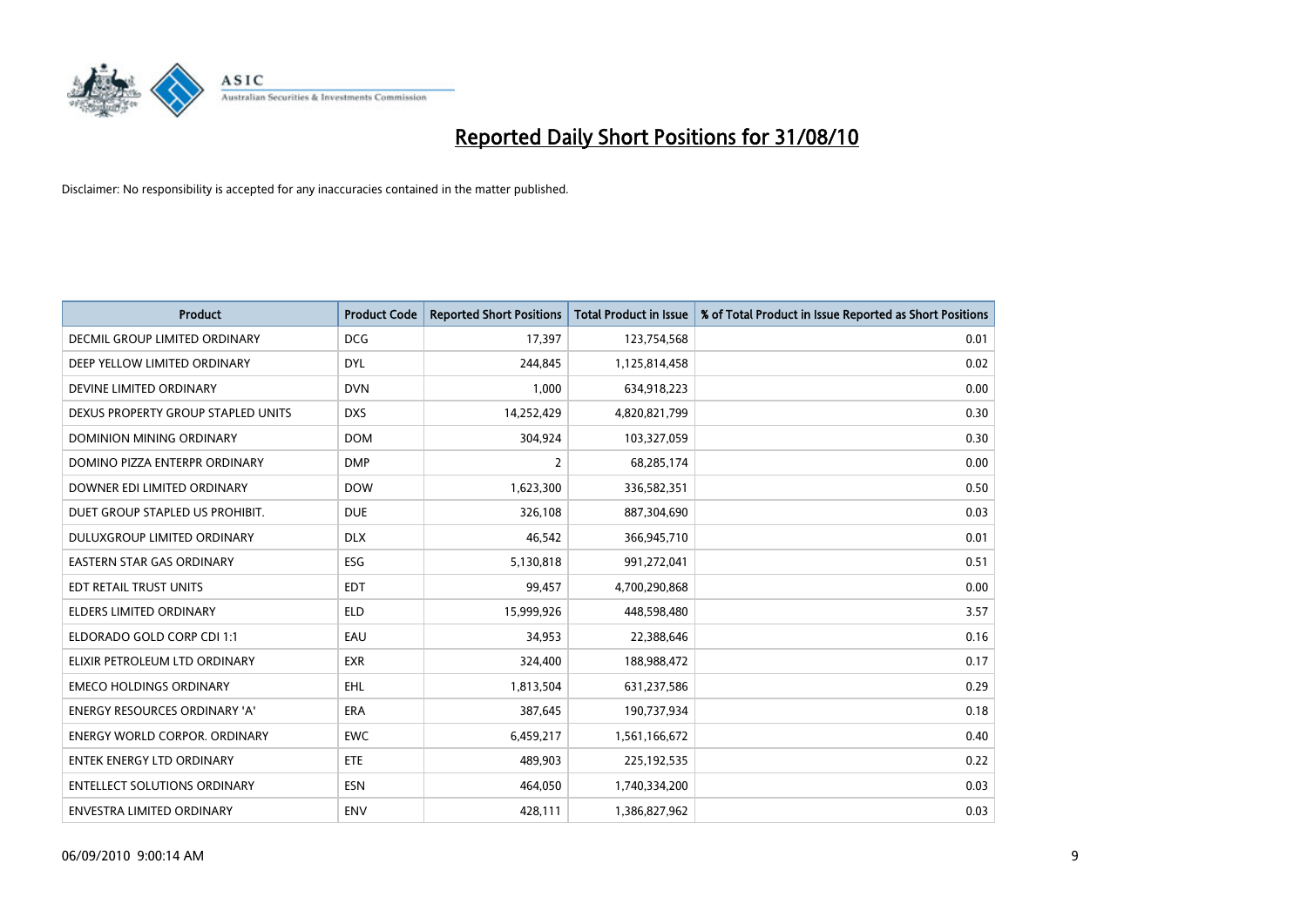

| <b>Product</b>                            | <b>Product Code</b> | <b>Reported Short Positions</b> | <b>Total Product in Issue</b> | % of Total Product in Issue Reported as Short Positions |
|-------------------------------------------|---------------------|---------------------------------|-------------------------------|---------------------------------------------------------|
| EQUINOX MINERALS LTD CHESS DEPOSITARY INT | EON                 | 9,023,792                       | 707,818,211                   | 1.27                                                    |
| EVEREST FINANCIAL ORDINARY                | <b>EFG</b>          | 4,300                           | 251,442,316                   | 0.00                                                    |
| <b>EXTRACT RESOURCES ORDINARY</b>         | <b>EXT</b>          | 1,781,435                       | 243,302,298                   | 0.72                                                    |
| FAIRFAX MEDIA LTD ORDINARY                | <b>FXI</b>          | 279,147,890                     | 2,351,955,725                 | 11.89                                                   |
| <b>FANTASTIC HOLDINGS ORDINARY</b>        | <b>FAN</b>          | 4,817                           | 102,669,351                   | 0.00                                                    |
| FERRAUS LIMITED ORDINARY                  | <b>FRS</b>          | 370                             | 202,695,137                   | 0.00                                                    |
| FISHER & PAYKEL APP. ORDINARY             | <b>FPA</b>          | 9,311,180                       | 724,235,162                   | 1.28                                                    |
| FISHER & PAYKEL H. ORDINARY               | <b>FPH</b>          | 1,284,331                       | 517,418,502                   | 0.25                                                    |
| FKP PROPERTY GROUP STAPLED SECURITIES     | <b>FKP</b>          | 5,917,946                       | 1,166,821,398                 | 0.52                                                    |
| FLEETWOOD CORP ORDINARY                   | <b>FWD</b>          | 92,462                          | 56,467,182                    | 0.16                                                    |
| <b>FLETCHER BUILDING ORDINARY</b>         | <b>FBU</b>          | 401,421                         | 606,946,993                   | 0.06                                                    |
| FLEXIGROUP LIMITED ORDINARY               | <b>FXL</b>          | 81,983                          | 270,818,164                   | 0.03                                                    |
| <b>FLIGHT CENTRE ORDINARY</b>             | <b>FLT</b>          | 2,531,033                       | 99,784,513                    | 2.54                                                    |
| FLINDERS MINES LTD ORDINARY               | <b>FMS</b>          | 20,659,883                      | 1,820,149,571                 | 1.14                                                    |
| <b>FORGE GROUP LIMITED ORDINARY</b>       | <b>FGE</b>          | 1,000                           | 78,789,014                    | 0.00                                                    |
| FORTE ENERGY NL ORDINARY                  | <b>FTE</b>          | 2,658,986                       | 580,658,031                   | 0.46                                                    |
| FORTESCUE METALS GRP ORDINARY             | <b>FMG</b>          | 28,378,106                      | 3,107,448,900                 | 0.89                                                    |
| <b>FOSTER'S GROUP ORDINARY</b>            | FGL                 | 7,227,348                       | 1,930,432,682                 | 0.35                                                    |
| FTD CORPORATION ORDINARY                  | <b>FTD</b>          | 8,088                           | 100,421,069                   | 0.01                                                    |
| FUNTASTIC LIMITED ORDINARY                | <b>FUN</b>          | 322,528                         | 340,997,682                   | 0.09                                                    |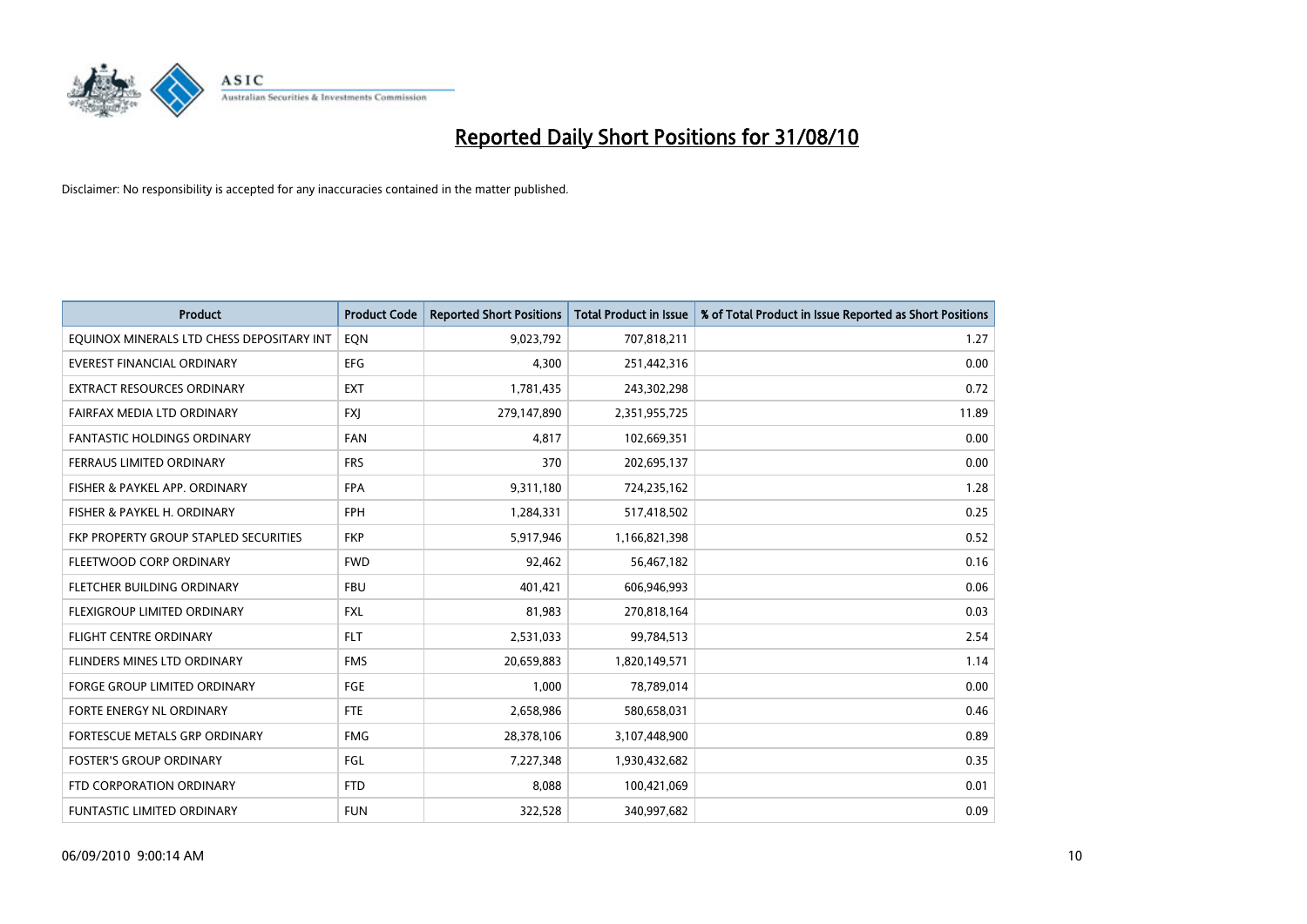

| <b>Product</b>                                   | <b>Product Code</b> | <b>Reported Short Positions</b> | <b>Total Product in Issue</b> | % of Total Product in Issue Reported as Short Positions |
|--------------------------------------------------|---------------------|---------------------------------|-------------------------------|---------------------------------------------------------|
| <b>G.U.D. HOLDINGS ORDINARY</b>                  | <b>GUD</b>          | 201,368                         | 67,703,709                    | 0.30                                                    |
| <b>GALAXY RESOURCES ORDINARY</b>                 | <b>GXY</b>          | 172,475                         | 190,553,358                   | 0.09                                                    |
| <b>GEODYNAMICS LIMITED ORDINARY</b>              | GDY                 | 436,407                         | 292,840,219                   | 0.15                                                    |
| <b>GINDALBIE METALS LTD ORDINARY</b>             | <b>GBG</b>          | 7,612,337                       | 849,478,099                   | 0.88                                                    |
| <b>GIRALIA RESOURCES NL ORDINARY</b>             | GIR                 | 353,961                         | 178,360,170                   | 0.20                                                    |
| <b>GLOBAL MINING ORDINARY</b>                    | <b>GMI</b>          | 8,951                           | 194,070,347                   | 0.00                                                    |
| <b>GLOUCESTER COAL ORDINARY</b>                  | GCL                 | 289,786                         | 81,962,133                    | 0.36                                                    |
| <b>GME RESOURCES LTD ORDINARY</b>                | <b>GME</b>          | 800                             | 302,352,750                   | 0.00                                                    |
| <b>GOLDEN GATE PETROL ORDINARY</b>               | GGP                 | 11,538                          | 975,826,623                   | 0.00                                                    |
| <b>GOLDEN WEST RESOURCE ORDINARY</b>             | <b>GWR</b>          | 1,617                           | 164,606,127                   | 0.00                                                    |
| <b>GOODMAN FIELDER. ORDINARY</b>                 | <b>GFF</b>          | 6,294,528                       | 1,380,386,438                 | 0.45                                                    |
| <b>GOODMAN GROUP STAPLED US PROHIBIT.</b>        | <b>GMG</b>          | 5,007,960                       | 6,369,751,394                 | 0.08                                                    |
| <b>GPT GROUP STAPLED SEC.</b>                    | <b>GPT</b>          | 13,682,765                      | 1,855,529,431                 | 0.72                                                    |
| <b>GRAINCORP LIMITED A CLASS ORDINARY</b>        | <b>GNC</b>          | 1,269,293                       | 198,318,900                   | 0.64                                                    |
| <b>GRANGE RESOURCES. ORDINARY</b>                | <b>GRR</b>          | 1,543,199                       | 1,152,077,403                 | 0.14                                                    |
| <b>GREAT SOUTHERN LTD ORDINARY</b>               | <b>GTP</b>          | 4,908,484                       | 643,234,118                   | 0.76                                                    |
| <b>GREENLAND MIN EN LTD ORDINARY</b>             | GGG                 | 42,900                          | 249,905,308                   | 0.02                                                    |
| <b>GUINNESS PEAT GROUP. CHESS DEPOSITARY INT</b> | <b>GPG</b>          | 55                              | 305,559,089                   | 0.00                                                    |
| <b>GUNNS LIMITED ORDINARY</b>                    | GNS                 | 12,738,692                      | 806,734,892                   | 1.58                                                    |
| <b>GWA INTERNATIONAL ORDINARY</b>                | <b>GWT</b>          | 3,851,239                       | 301,102,514                   | 1.26                                                    |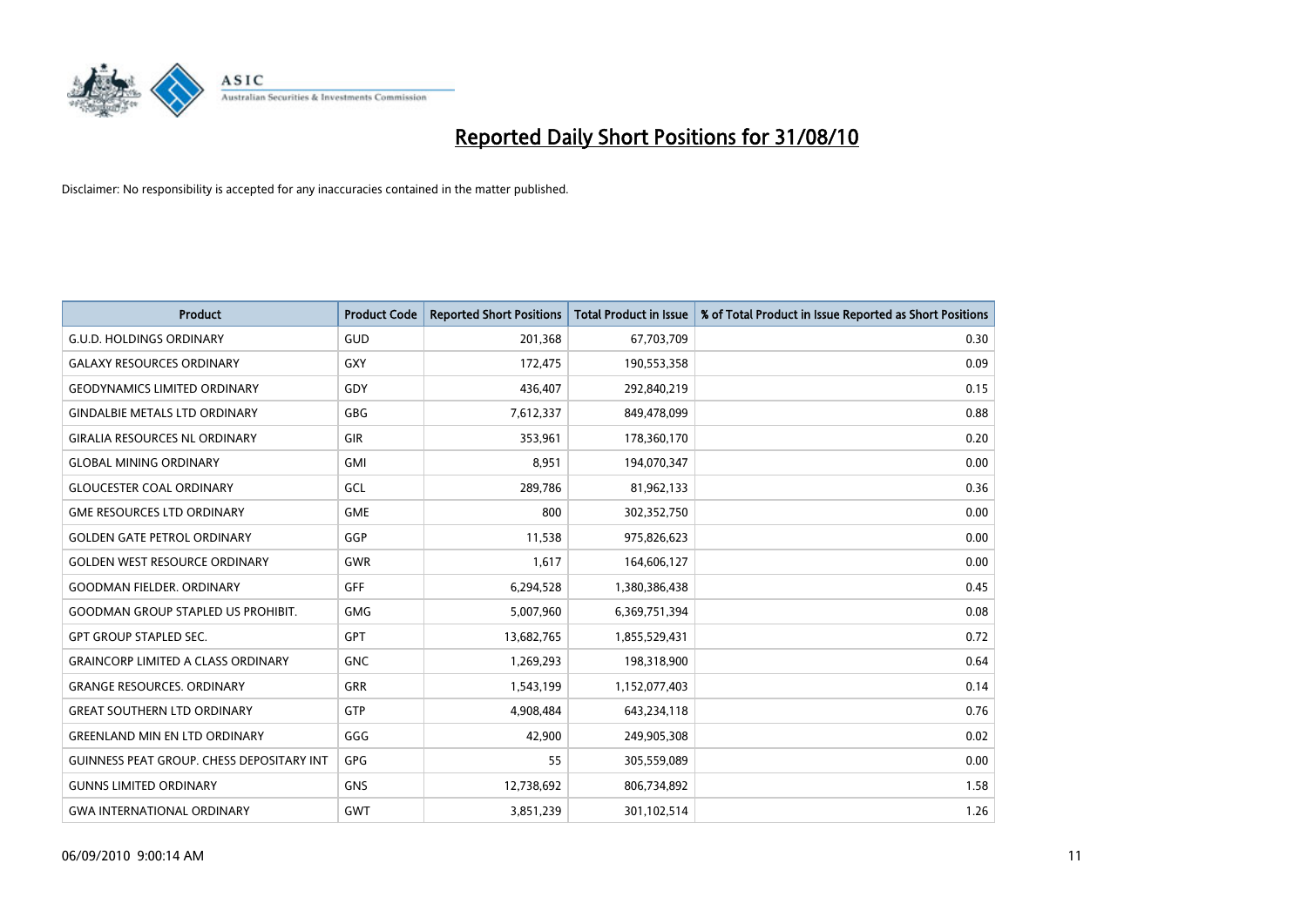

| <b>Product</b>                        | <b>Product Code</b> | <b>Reported Short Positions</b> | <b>Total Product in Issue</b> | % of Total Product in Issue Reported as Short Positions |
|---------------------------------------|---------------------|---------------------------------|-------------------------------|---------------------------------------------------------|
| <b>HARVEY NORMAN ORDINARY</b>         | <b>HVN</b>          | 33,589,663                      | 1,062,316,784                 | 3.16                                                    |
| HASTIE GROUP LIMITED ORDINARY         | <b>HST</b>          | 290,963                         | 239,716,924                   | 0.13                                                    |
| HASTINGS DIVERSIFIED STAPLED SECURITY | <b>HDF</b>          | 351,610                         | 513,336,482                   | 0.06                                                    |
| HEALTHSCOPE LIMITED ORDINARY          | <b>HSP</b>          | 1,071,731                       | 317,335,186                   | 0.33                                                    |
| <b>HEARTWARE INT INC CDI 35:1</b>     | <b>HIN</b>          | 272.008                         | 72,583,000                    | 0.37                                                    |
| <b>HENDERSON GROUP CDI 1:1</b>        | <b>HGG</b>          | 6,003,316                       | 566,751,863                   | 1.05                                                    |
| HFA HOLDINGS LIMITED ORDINARY         | <b>HFA</b>          | 1,820,937                       | 469,330,170                   | 0.38                                                    |
| <b>HIGHLANDS PACIFIC ORDINARY</b>     | <b>HIG</b>          | 2,382,826                       | 683,062,148                   | 0.35                                                    |
| HILLGROVE RES LTD ORDINARY            | <b>HGO</b>          | 279,657                         | 482,618,890                   | 0.06                                                    |
| HILLS INDUSTRIES LTD ORDINARY         | <b>HIL</b>          | 2,230,173                       | 248,219,660                   | 0.90                                                    |
| HORIZON OIL LIMITED ORDINARY          | <b>HZN</b>          | 2,693,284                       | 1,126,621,515                 | 0.24                                                    |
| HUNNU COAL LIMITED ORDINARY           | <b>HUN</b>          | 491                             | 109,600,002                   | 0.00                                                    |
| <b>ICON ENERGY LIMITED ORDINARY</b>   | <b>ICN</b>          | 284,086                         | 439,801,394                   | 0.07                                                    |
| <b>IINET LIMITED ORDINARY</b>         | <b>IIN</b>          | 1,126,918                       | 151,898,119                   | 0.74                                                    |
| ILUKA RESOURCES ORDINARY              | <b>ILU</b>          | 7,546,505                       | 418,700,517                   | 1.80                                                    |
| <b>IMDEX LIMITED ORDINARY</b>         | <b>IMD</b>          | 490                             | 195,047,128                   | 0.00                                                    |
| IMF (AUSTRALIA) LTD ORDINARY          | <b>IMF</b>          | 375,185                         | 122,496,819                   | 0.31                                                    |
| IMX RESOURCES LTD ORDINARY            | <b>IXR</b>          | 20,000                          | 260,252,803                   | 0.01                                                    |
| <b>INCITEC PIVOT ORDINARY</b>         | IPL                 | 6,659,646                       | 1,628,730,107                 | 0.40                                                    |
| <b>INDAGO RESOURCES LTD ORDINARY</b>  | <b>IDG</b>          | 8,179                           | 90.225.242                    | 0.01                                                    |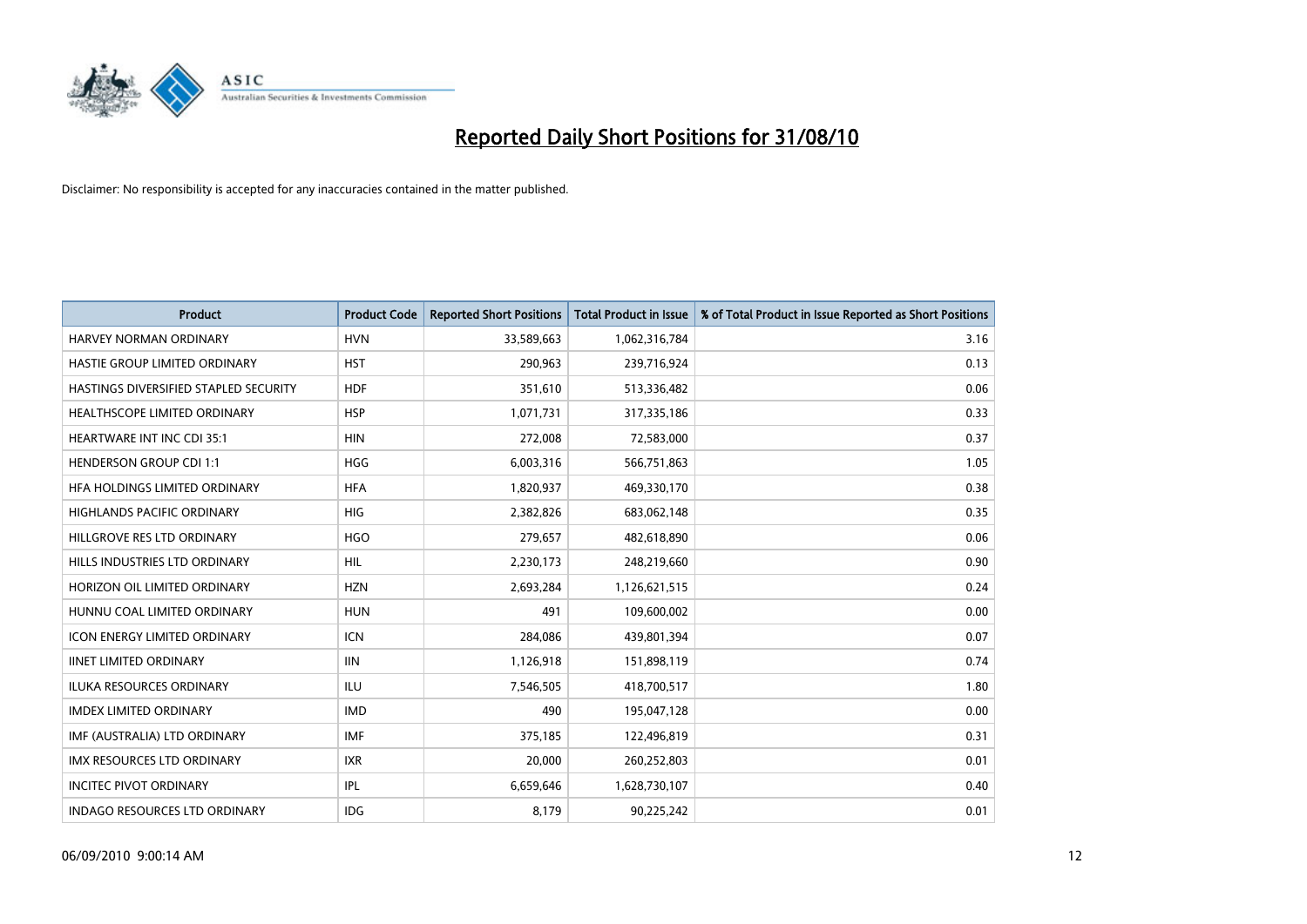

| <b>Product</b>                           | <b>Product Code</b> | <b>Reported Short Positions</b> | Total Product in Issue | % of Total Product in Issue Reported as Short Positions |
|------------------------------------------|---------------------|---------------------------------|------------------------|---------------------------------------------------------|
| <b>INDEPENDENCE GROUP ORDINARY</b>       | <b>IGO</b>          | 108,776                         | 113,813,539            | 0.09                                                    |
| <b>INDOPHIL RESOURCES ORDINARY</b>       | <b>IRN</b>          | 355,617                         | 423,428,803            | 0.08                                                    |
| <b>INDUSTREA LIMITED ORDINARY</b>        | IDL                 | 1,721,676                       | 956,668,877            | 0.17                                                    |
| <b>INFIGEN ENERGY STAPLED SECURITIES</b> | <b>IFN</b>          | 5,591,466                       | 760,374,428            | 0.74                                                    |
| ING INDUSTRIAL FUND UNITS                | <b>IIF</b>          | 3,148,970                       | 2,592,249,647          | 0.11                                                    |
| ING OFFICE FUND STAPLED SECURITIES       | <b>IOF</b>          | 330,821                         | 2,729,071,212          | 0.01                                                    |
| ING RE COM GROUP STAPLED SECURITIES      | <b>ILF</b>          | 9.075                           | 441,029,194            | 0.00                                                    |
| <b>INSURANCE AUSTRALIA ORDINARY</b>      | <b>IAG</b>          | 1,676,281                       | 2,078,994,021          | 0.07                                                    |
| INTEGRA MINING LTD. ORDINARY             | <b>IGR</b>          | 1,546,596                       | 755,792,394            | 0.20                                                    |
| <b>INTOLL GROUP STAPLED SECURITIES</b>   | <b>ITO</b>          | 957,274                         | 2,261,732,048          | 0.05                                                    |
| <b>INTREPID MINES ORDINARY</b>           | <b>IAU</b>          | 424,159                         | 430,329,346            | 0.10                                                    |
| <b>INVOCARE LIMITED ORDINARY</b>         | <b>IVC</b>          | 967,615                         | 102,069,091            | 0.95                                                    |
| <b>ION LIMITED ORDINARY</b>              | <b>ION</b>          | 164,453                         | 256,365,105            | 0.06                                                    |
| <b>IOOF HOLDINGS LTD ORDINARY</b>        | <b>IFL</b>          | 2,102,329                       | 229,794,395            | 0.90                                                    |
| IRESS MARKET TECH. ORDINARY              | <b>IRE</b>          | 1,761,995                       | 126,018,142            | 1.40                                                    |
| <b>IRON ORE HOLDINGS ORDINARY</b>        | <b>IOH</b>          | 46,361                          | 135,381,616            | 0.03                                                    |
| <b>ISHARES MSCI EAFE CDI 1:1</b>         | <b>IVE</b>          | 78,119                          | 590,400,000            | 0.01                                                    |
| ISHARES MSCI EM MKTS CDI 1:1             | <b>IEM</b>          | 32,748                          | 425,700,000            | 0.01                                                    |
| <b>ISOFT GROUP LIMITED ORDINARY</b>      | <b>ISF</b>          | 16,211,750                      | 1,066,683,511          | 1.53                                                    |
| <b>IVANHOE AUSTRALIA ORDINARY</b>        | <b>IVA</b>          | 730.204                         | 407,725,785            | 0.18                                                    |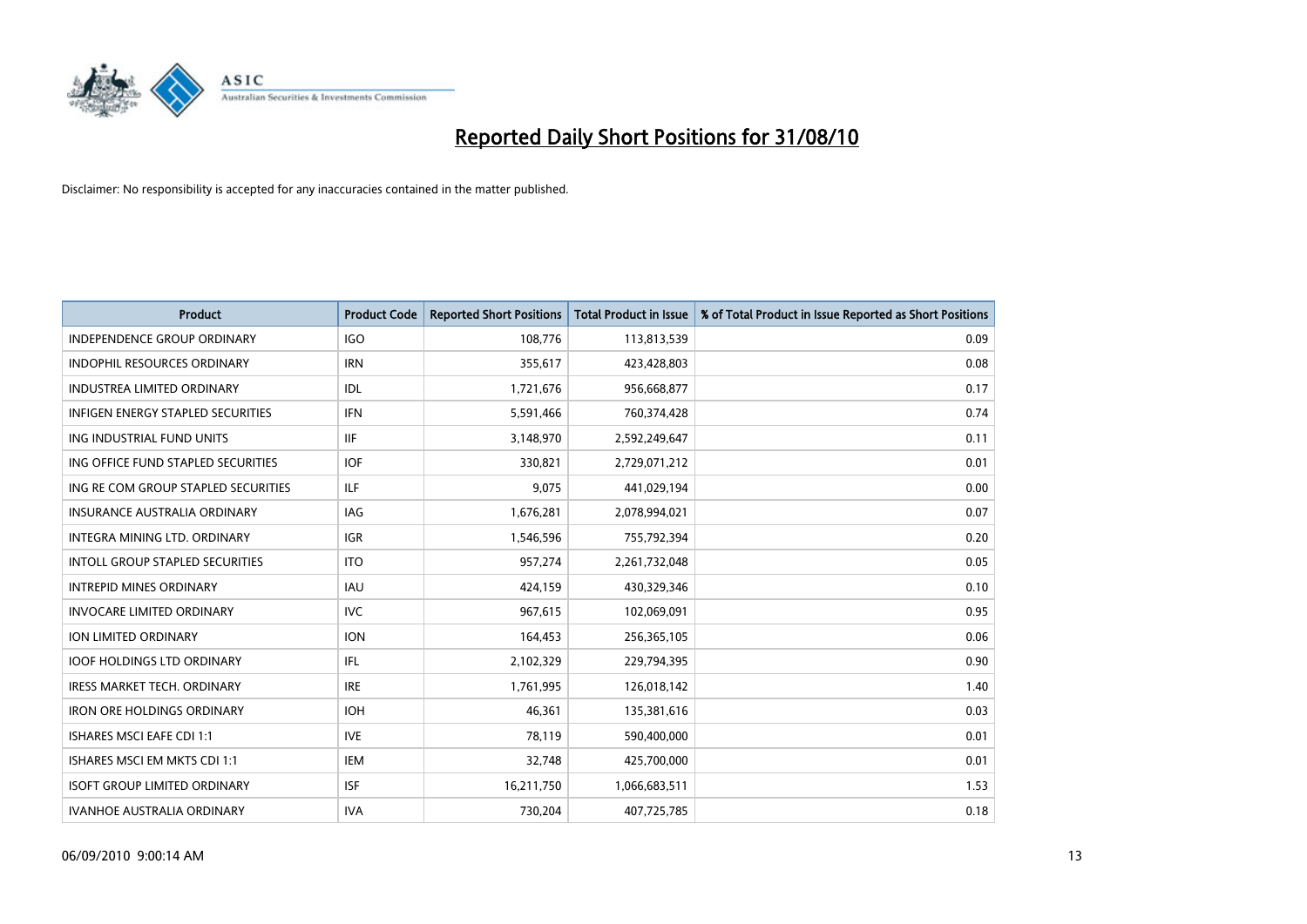

| <b>Product</b>                                  | <b>Product Code</b> | <b>Reported Short Positions</b> | Total Product in Issue | % of Total Product in Issue Reported as Short Positions |
|-------------------------------------------------|---------------------|---------------------------------|------------------------|---------------------------------------------------------|
| <b>JABIRU METALS LTD ORDINARY</b>               | <b>JML</b>          | 470,299                         | 552,619,180            | 0.08                                                    |
| <b>IAMES HARDIE INDUST CHESS DEPOSITARY INT</b> | <b>IHX</b>          | 13,681,832                      | 435,438,790            | 3.15                                                    |
| <b>JAMESON RESOURCES ORDINARY</b>               | JAL                 | 1,600,000                       | 63,885,910             | 2.50                                                    |
| <b>JB HI-FI LIMITED ORDINARY</b>                | <b>IBH</b>          | 5,973,195                       | 108,892,166            | 5.47                                                    |
| <b>KAGARA LTD ORDINARY</b>                      | KZL                 | 5,363,401                       | 674,489,717            | 0.81                                                    |
| KAROON GAS AUSTRALIA ORDINARY                   | <b>KAR</b>          | 280,322                         | 177,546,198            | 0.16                                                    |
| KATHMANDU HOLD LTD ORDINARY                     | <b>KMD</b>          | 994.285                         | 200,000,000            | 0.49                                                    |
| <b>KEYBRIDGE CAPITAL ORDINARY</b>               | <b>KBC</b>          | 5,999                           | 172,070,564            | 0.00                                                    |
| KIMBERLEY METALS LTD ORDINARY                   | <b>KBL</b>          | 2,609                           | 94,490,816             | 0.00                                                    |
| KINGSGATE CONSOLID, ORDINARY                    | <b>KCN</b>          | 347,827                         | 100,734,116            | 0.34                                                    |
| LEIGHTON HOLDINGS ORDINARY                      | LEI                 | 2,589,909                       | 300,692,299            | 0.85                                                    |
| LEND LEASE GROUP UNIT/ORD STAPLED               | LLC                 | 350,424                         | 565,558,754            | 0.06                                                    |
| LIHIR GOLD LIMITED. ORDINARY                    | LGL                 | 3,083,751                       | 2,368,729,935          | 0.12                                                    |
| LINC ENERGY LTD ORDINARY                        | <b>LNC</b>          | 813,357                         | 494,947,572            | 0.17                                                    |
| LYNAS CORPORATION ORDINARY                      | <b>LYC</b>          | 12,270,167                      | 1,656,249,093          | 0.75                                                    |
| MAC SERVICES (THE) ORDINARY                     | <b>MSL</b>          | 21,550                          | 165,966,692            | 0.01                                                    |
| MACARTHUR COAL ORDINARY                         | <b>MCC</b>          | 1,379,380                       | 254,333,109            | 0.54                                                    |
| MACMAHON HOLDINGS ORDINARY                      | <b>MAH</b>          | 8,221,189                       | 733,711,705            | 1.12                                                    |
| MACO ATLAS ROADS GRP ORDINARY STAPLED           | <b>MOA</b>          | 2,954,709                       | 452,345,907            | 0.65                                                    |
| MACQUARIE GROUP LTD ORDINARY                    | <b>MOG</b>          | 6,123,489                       | 345,601,301            | 1.78                                                    |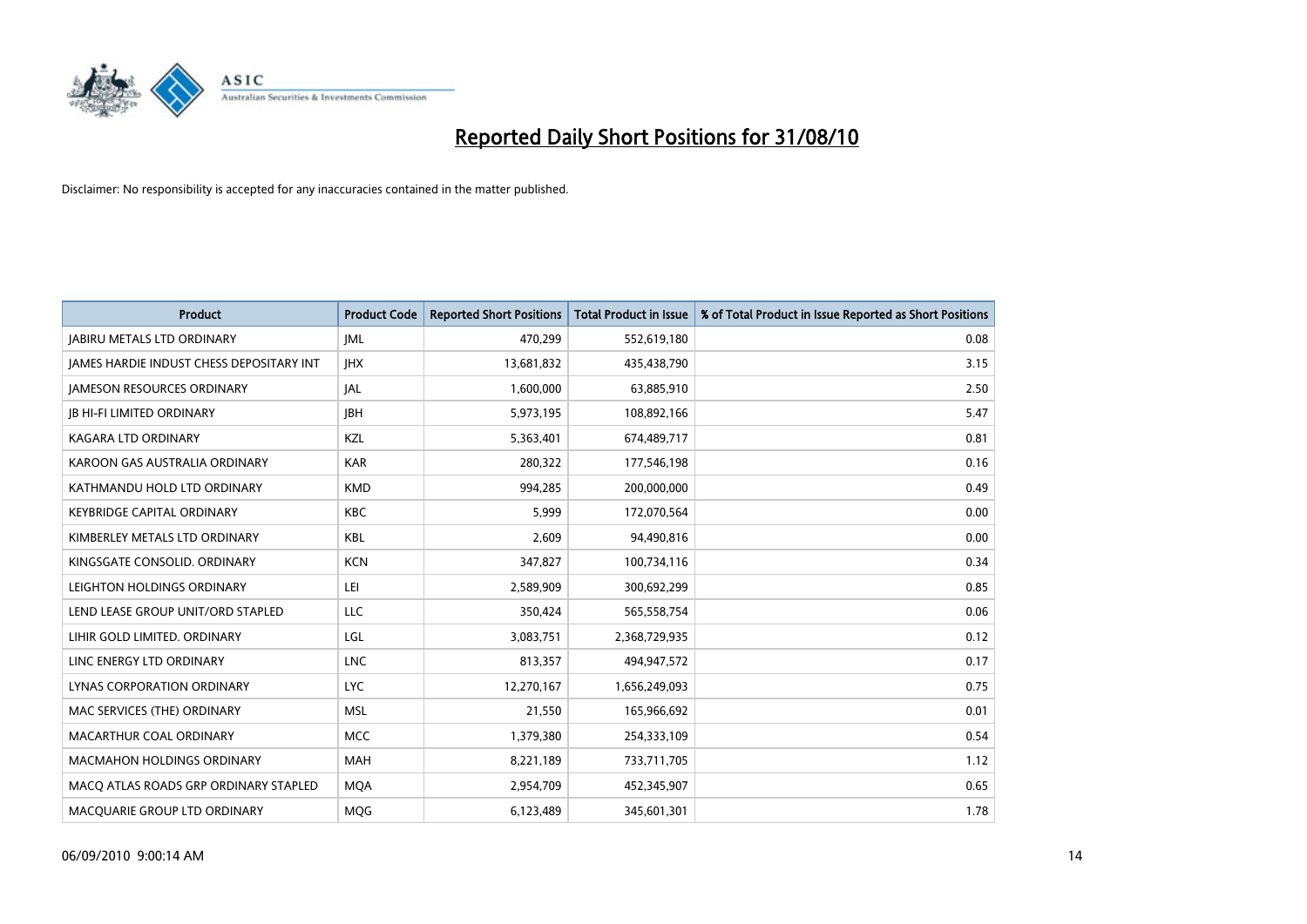

| <b>Product</b>                   | <b>Product Code</b> | <b>Reported Short Positions</b> | <b>Total Product in Issue</b> | % of Total Product in Issue Reported as Short Positions |
|----------------------------------|---------------------|---------------------------------|-------------------------------|---------------------------------------------------------|
| <b>MANTRA RESOURCES ORDINARY</b> | <b>MRU</b>          | 6,648                           | 130,229,188                   | 0.00                                                    |
| MAP GROUP STAPLED US PROHIBIT.   | <b>MAP</b>          | 6,068,336                       | 1,861,210,782                 | 0.33                                                    |
| <b>MARION ENERGY ORDINARY</b>    | <b>MAE</b>          | 374,994                         | 429,822,043                   | 0.09                                                    |
| MCPHERSON'S LTD ORDINARY         | <b>MCP</b>          | 5,282                           | 71,651,758                    | 0.01                                                    |
| MEDUSA MINING LTD ORDINARY       | <b>MML</b>          | 68,909                          | 187,584,911                   | 0.04                                                    |
| MELBOURNE IT LIMITED ORDINARY    | MLB                 | 151,889                         | 79,572,767                    | 0.19                                                    |
| MEO AUSTRALIA LTD ORDINARY       | <b>MEO</b>          | 266,091                         | 477,220,955                   | 0.05                                                    |
| MERMAID MARINE ORDINARY          | <b>MRM</b>          | 592,617                         | 186,884,825                   | 0.31                                                    |
| METALS X LIMITED ORDINARY        | <b>MLX</b>          | 326,940                         | 1,365,661,782                 | 0.03                                                    |
| METCASH LIMITED ORDINARY         | <b>MTS</b>          | 17,322,830                      | 767,055,221                   | 2.25                                                    |
| METGASCO LIMITED ORDINARY        | <b>MEL</b>          | 235,435                         | 250,803,468                   | 0.09                                                    |
| MICLYN EXP OFFSHR ORDINARY       | <b>MIO</b>          | 199,999                         | 271,700,000                   | 0.07                                                    |
| MINARA RESOURCES ORDINARY        | <b>MRE</b>          | 3,858,068                       | 1,167,783,517                 | 0.31                                                    |
| MINCOR RESOURCES NL ORDINARY     | <b>MCR</b>          | 609,273                         | 200,608,804                   | 0.30                                                    |
| MINERAL DEPOSITS ORDINARY        | <b>MDL</b>          | 1,027,070                       | 580,576,525                   | 0.17                                                    |
| MINERAL RESOURCES. ORDINARY      | <b>MIN</b>          | 286,404                         | 167,153,302                   | 0.16                                                    |
| MIRABELA NICKEL LTD ORDINARY     | <b>MBN</b>          | 6,559,456                       | 367, 162, 725                 | 1.78                                                    |
| MIRVAC GROUP STAPLED SECURITIES  | <b>MGR</b>          | 5,611,744                       | 3,415,314,823                 | 0.15                                                    |
| MITCHELL COMMUNITCA, ORDINARY    | <b>MCU</b>          | 16,057                          | 301,761,208                   | 0.01                                                    |
| MOLOPO ENERGY LTD ORDINARY       | <b>MPO</b>          | 235,675                         | 250,972,584                   | 0.10                                                    |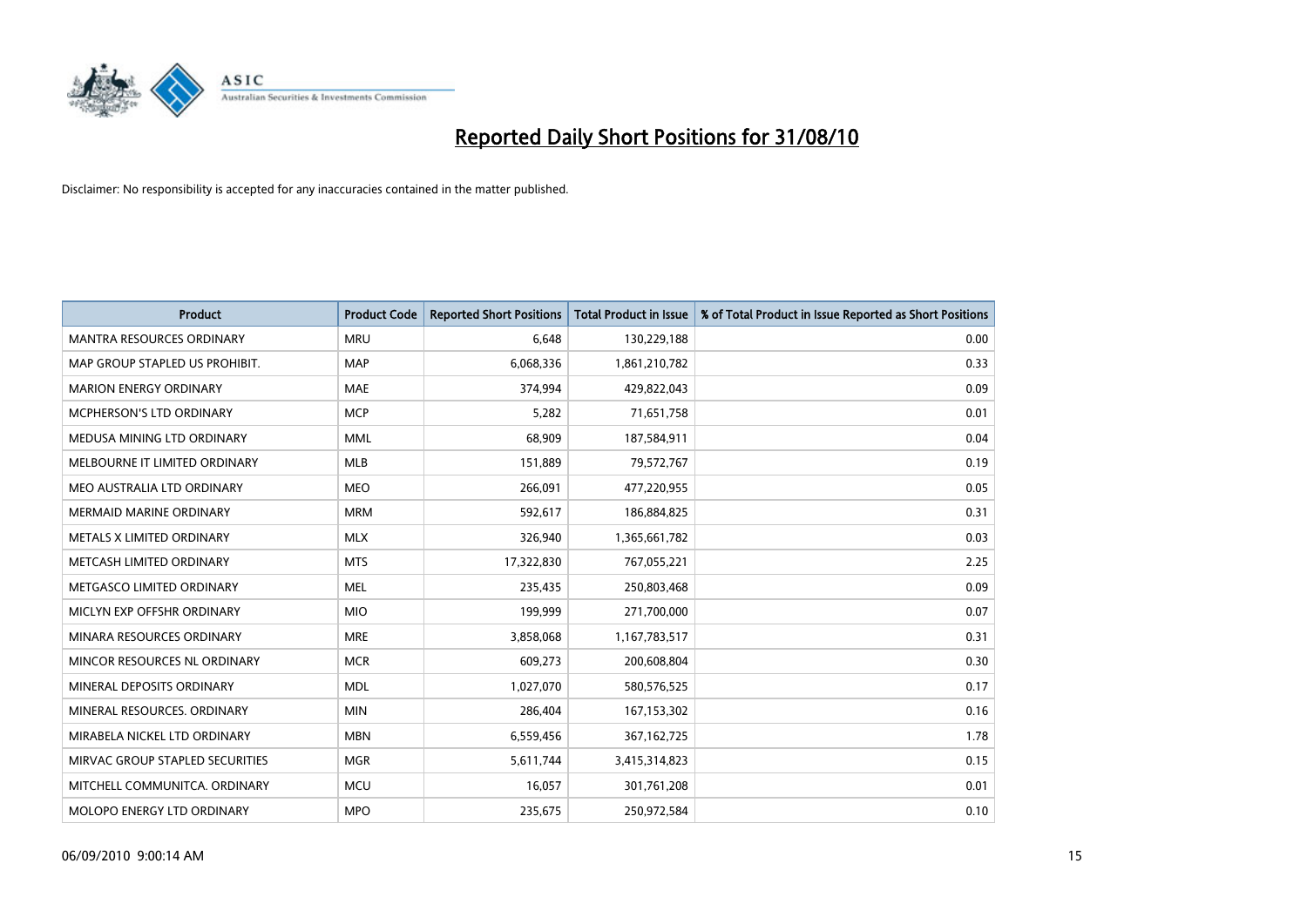

| <b>Product</b>                     | <b>Product Code</b> | <b>Reported Short Positions</b> | Total Product in Issue | % of Total Product in Issue Reported as Short Positions |
|------------------------------------|---------------------|---------------------------------|------------------------|---------------------------------------------------------|
| <b>MONADELPHOUS GROUP ORDINARY</b> | <b>MND</b>          | 1,530,673                       | 86,459,327             | 1.75                                                    |
| MOSAIC OIL NL ORDINARY             | <b>MOS</b>          | 41,742                          | 821,710,775            | 0.01                                                    |
| <b>MOUNT GIBSON IRON ORDINARY</b>  | <b>MGX</b>          | 2,273,024                       | 1,079,570,693          | 0.21                                                    |
| MURCHISON METALS LTD ORDINARY      | <b>MMX</b>          | 3,154,358                       | 435,384,268            | 0.72                                                    |
| <b>MYER HOLDINGS LTD ORDINARY</b>  | <b>MYR</b>          | 12,155,495                      | 581,517,884            | 2.11                                                    |
| <b>MYSTATE LIMITED ORDINARY</b>    | <b>MYS</b>          | 1,400                           | 67,439,158             | 0.00                                                    |
| NATIONAL AUST. BANK ORDINARY       | <b>NAB</b>          | 6,184,416                       | 2,133,245,479          | 0.27                                                    |
| NAVITAS LIMITED ORDINARY           | <b>NVT</b>          | 833,321                         | 342,361,526            | 0.24                                                    |
| NEPTUNE MARINE ORDINARY            | <b>NMS</b>          | 1,106,759                       | 438,071,251            | 0.25                                                    |
| NEW HOPE CORPORATION ORDINARY      | <b>NHC</b>          | 354,656                         | 830,230,549            | 0.04                                                    |
| NEWCREST MINING DEF EX LGL         | <b>NCMN</b>         | 44,030                          | 280,988,130            | 0.02                                                    |
| NEWCREST MINING ORDINARY           | <b>NCM</b>          | 38,355,432                      | 483,499,363            | 7.94                                                    |
| NEWS CORP A NON-VOTING CDI         | <b>NWSLV</b>        | 440,871                         | 1,828,142,472          | 0.02                                                    |
| NEWS CORP B VOTING CDI             | <b>NWS</b>          | 7,641,008                       | 798,520,953            | 0.95                                                    |
| NEXBIS LIMITED ORDINARY            | <b>NBS</b>          | 63,733                          | 498,972,940            | 0.01                                                    |
| NEXUS ENERGY LIMITED ORDINARY      | <b>NXS</b>          | 5,881,211                       | 988,257,304            | 0.58                                                    |
| NIB HOLDINGS LIMITED ORDINARY      | <b>NHF</b>          | 4,911                           | 495,431,427            | 0.00                                                    |
| NICK SCALI LIMITED ORDINARY        | <b>NCK</b>          | 35,846                          | 81,000,000             | 0.04                                                    |
| NIDO PETROLEUM ORDINARY            | <b>NDO</b>          | 8,479,668                       | 1,080,658,378          | 0.79                                                    |
| NKWE PLATINUM 10C US COMMON        | <b>NKP</b>          | 151,849                         | 559,451,184            | 0.03                                                    |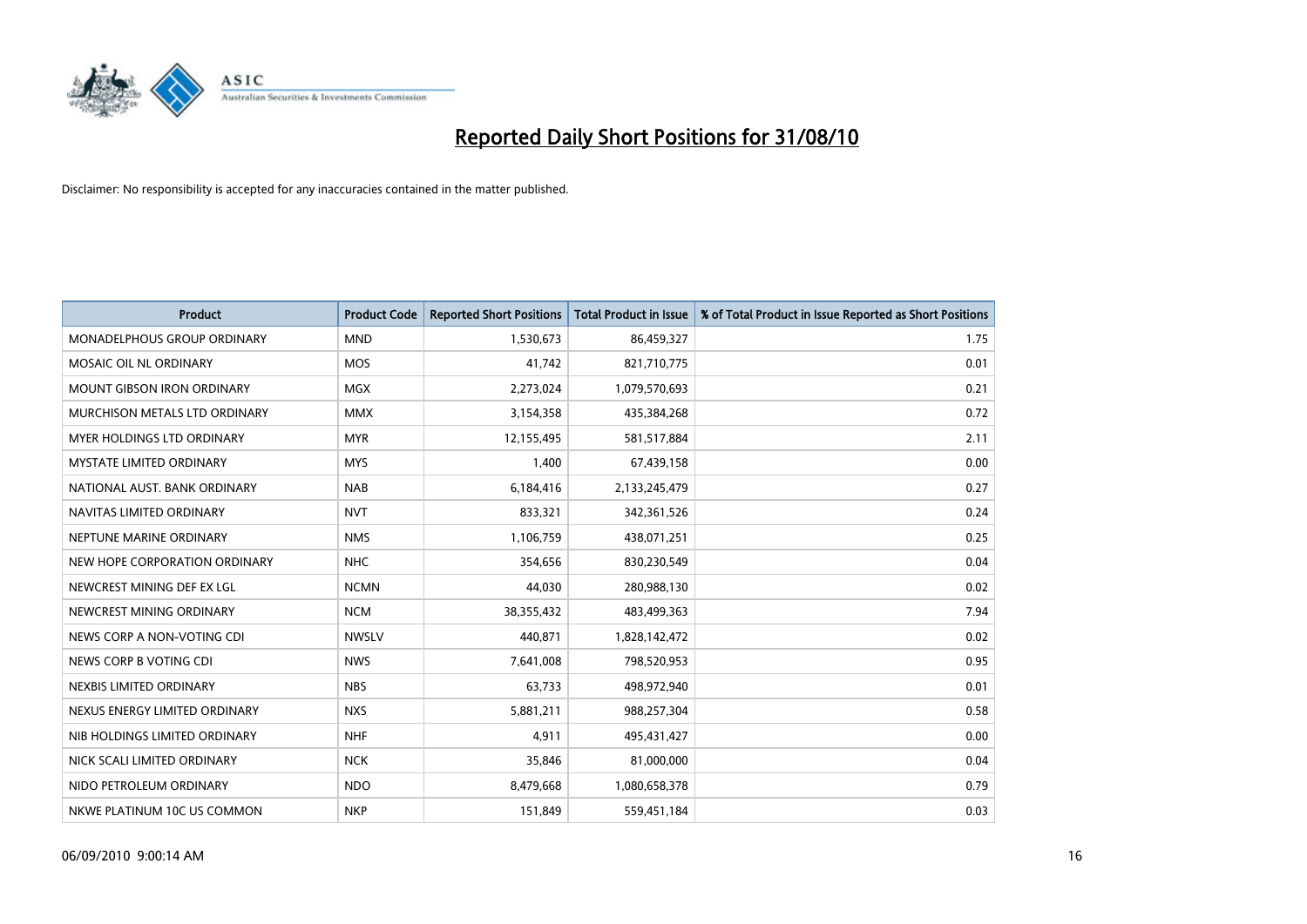

| <b>Product</b>                        | <b>Product Code</b> | <b>Reported Short Positions</b> | Total Product in Issue | % of Total Product in Issue Reported as Short Positions |
|---------------------------------------|---------------------|---------------------------------|------------------------|---------------------------------------------------------|
| NORTHERN CREST ORDINARY               | <b>NOC</b>          | 24,345                          | 116,074,781            | 0.02                                                    |
| NORTHERN IRON LTD ORDINARY            | <b>NFE</b>          | 746,627                         | 292,204,786            | 0.24                                                    |
| NRW HOLDINGS LIMITED ORDINARY         | <b>NWH</b>          | 850,665                         | 251,223,000            | 0.32                                                    |
| NUFARM LIMITED ORDINARY               | <b>NUF</b>          | 1,614,095                       | 261,775,731            | 0.62                                                    |
| OAKTON LIMITED ORDINARY               | <b>OKN</b>          | 534,233                         | 93,622,235             | 0.57                                                    |
| OCEANAGOLD CORP. CHESS DEPOSITARY INT | <b>OGC</b>          | 1,572,964                       | 228,198,170            | 0.70                                                    |
| OCEANIA CAPITAL LTD ORDINARY          | <b>OCP</b>          | 2,500                           | 91,921,295             | 0.00                                                    |
| OIL SEARCH LTD ORDINARY               | OSH                 | 6,178,190                       | 1,308,279,222          | 0.44                                                    |
| OM HOLDINGS LIMITED ORDINARY          | <b>OMH</b>          | 1,172,887                       | 498,485,150            | 0.24                                                    |
| <b>ONESTEEL LIMITED ORDINARY</b>      | OST                 | 6,560,291                       | 1,331,583,166          | 0.47                                                    |
| ORICA LIMITED ORDINARY                | ORI                 | 3,301,381                       | 362,100,430            | 0.92                                                    |
| ORIGIN ENERGY ORDINARY                | <b>ORG</b>          | 2,960,370                       | 881,071,872            | 0.31                                                    |
| OTTO ENERGY LIMITED ORDINARY          | OEL                 | 109,204                         | 1,134,540,071          | 0.01                                                    |
| OZ MINERALS ORDINARY                  | OZL                 | 70,339,116                      | 3,121,339,730          | 2.26                                                    |
| <b>PACIFIC BRANDS ORDINARY</b>        | <b>PBG</b>          | 8,877,387                       | 931,386,248            | 0.93                                                    |
| PALADIN ENERGY LTD ORDINARY           | <b>PDN</b>          | 19,635,163                      | 717,892,802            | 2.74                                                    |
| PAN PACIFIC PETROL. ORDINARY          | PPP                 | 422,932                         | 588,612,110            | 0.07                                                    |
| PANAUST LIMITED ORDINARY              | <b>PNA</b>          | 14,934,842                      | 2,954,125,529          | 0.50                                                    |
| PANORAMIC RESOURCES ORDINARY          | PAN                 | 48,054                          | 205,262,842            | 0.02                                                    |
| PAPERLINX LIMITED ORDINARY            | <b>PPX</b>          | 12,383,593                      | 603,580,761            | 2.03                                                    |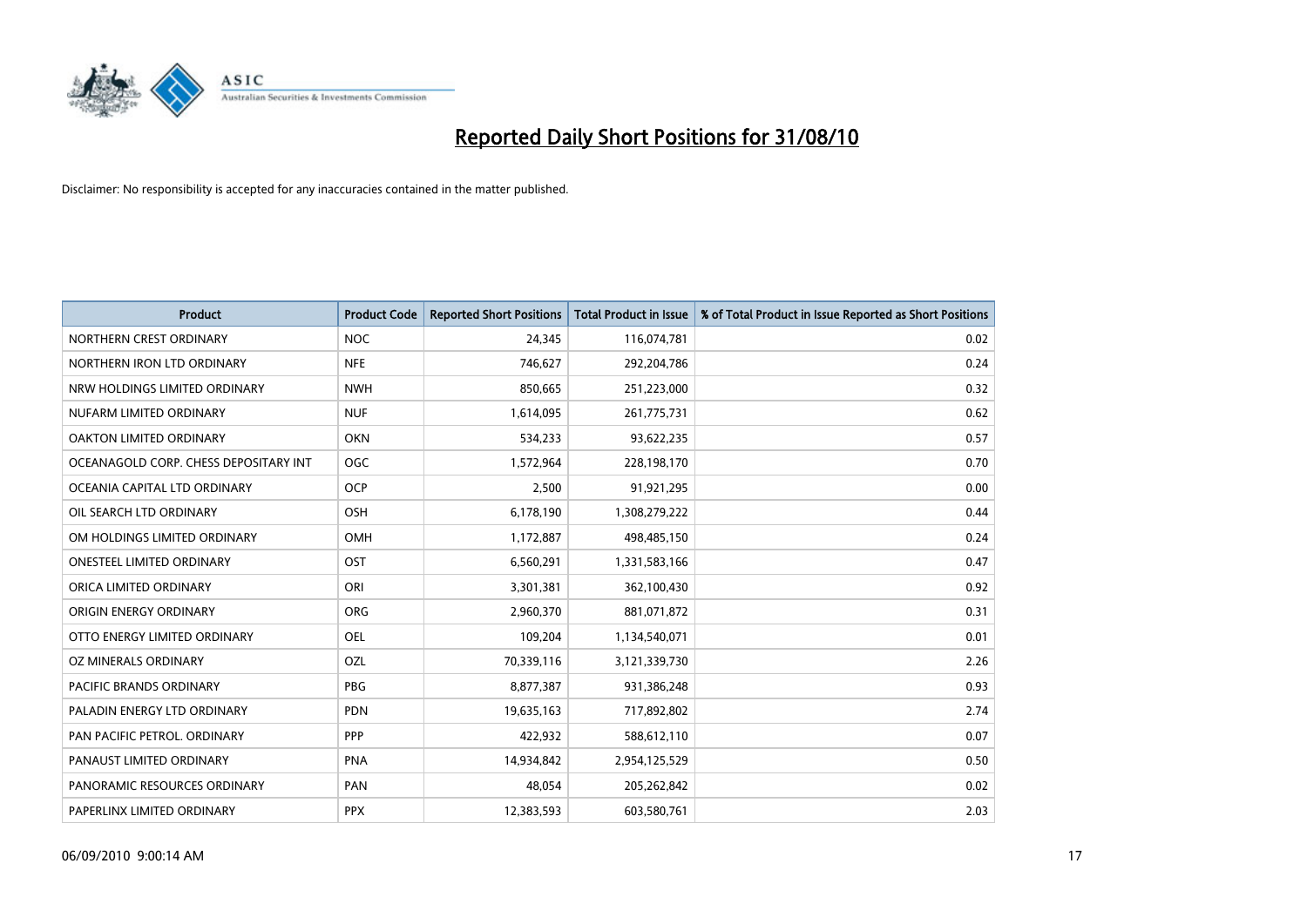

| <b>Product</b>                          | <b>Product Code</b> | <b>Reported Short Positions</b> | Total Product in Issue | % of Total Product in Issue Reported as Short Positions |
|-----------------------------------------|---------------------|---------------------------------|------------------------|---------------------------------------------------------|
| PAPERLINX SPS TRUST STEP UP PERP. PREF. | <b>PXUPA</b>        | 5,000                           | 2,850,000              | 0.18                                                    |
| PATTIES FOODS LTD ORDINARY              | <b>PFL</b>          |                                 | 138,908,853            | 0.00                                                    |
| PEET LIMITED ORDINARY                   | <b>PPC</b>          | 1,043,916                       | 300,681,486            | 0.35                                                    |
| PENINSULA MINERALS ORDINARY             | <b>PEN</b>          | 5,000                           | 1,629,755,018          | 0.00                                                    |
| PERILYA LIMITED ORDINARY                | PEM                 | 498,638                         | 526,075,563            | 0.09                                                    |
| PERPETUAL LIMITED ORDINARY              | PPT                 | 2,468,497                       | 43,417,478             | 5.68                                                    |
| PERSEUS MINING LTD ORDINARY             | PRU                 | 130,072                         | 421,282,088            | 0.03                                                    |
| PETSEC ENERGY ORDINARY                  | <b>PSA</b>          | 223,332                         | 231,283,622            | 0.10                                                    |
| PHARMAXIS LTD ORDINARY                  | <b>PXS</b>          | 1,158,733                       | 225,721,734            | 0.53                                                    |
| PHOTON GROUP LTD ORDINARY               | PGA                 | 1,144,479                       | 187,440,645            | 0.61                                                    |
| PIKE RIVER COAL ORDINARY                | <b>PRC</b>          | 376,320                         | 405,301,433            | 0.09                                                    |
| PLATINUM ASSET ORDINARY                 | <b>PTM</b>          | 3,639,439                       | 561,347,878            | 0.63                                                    |
| PLATINUM AUSTRALIA ORDINARY             | PLA                 | 6,338,905                       | 321,130,521            | 1.96                                                    |
| PLATINUM CAPITAL LTD ORDINARY           | <b>PMC</b>          |                                 | 162,258,814            | 0.00                                                    |
| PMP LIMITED ORDINARY                    | <b>PMP</b>          | 1,209,013                       | 335,338,483            | 0.36                                                    |
| PORT BOUVARD LIMITED ORDINARY           | PBD                 | 6,754                           | 593,868,295            | 0.00                                                    |
| PREMIER INVESTMENTS ORDINARY            | <b>PMV</b>          | 230,446                         | 155,030,045            | 0.16                                                    |
| PRIMARY HEALTH CARE ORDINARY            | PRY                 | 8,707,872                       | 491,428,342            | 1.76                                                    |
| PRIME INFR GROUP. STAPLED SECURITIES    | PIH                 | 259,268                         | 351,776,795            | 0.08                                                    |
| PRIME MEDIA GRP LTD ORDINARY            | PRT                 | $\overline{2}$                  | 366,330,303            | 0.00                                                    |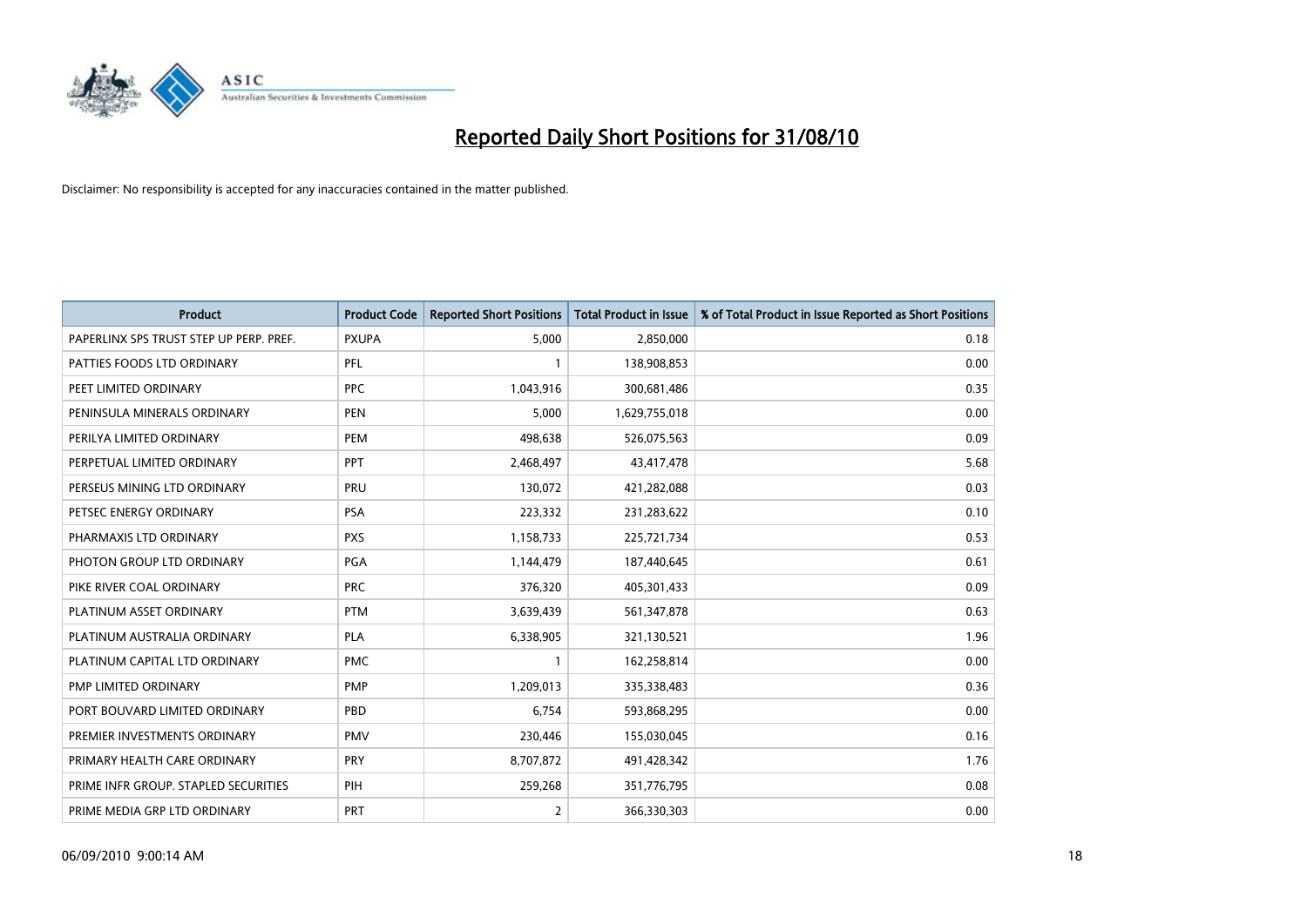

| <b>Product</b>                      | <b>Product Code</b> | <b>Reported Short Positions</b> | <b>Total Product in Issue</b> | % of Total Product in Issue Reported as Short Positions |
|-------------------------------------|---------------------|---------------------------------|-------------------------------|---------------------------------------------------------|
| PRIMEAG AUSTRALIA ORDINARY          | PAG                 | 393,272                         | 150,569,976                   | 0.26                                                    |
| PROGEN PHARMACEUTIC ORDINARY        | PGL                 | 151,596                         | 24,709,097                    | 0.61                                                    |
| PROGRAMMED ORDINARY                 | <b>PRG</b>          | 424.985                         | 118,169,908                   | 0.36                                                    |
| PSIVIDA CORP CDI 1:1                | <b>PVA</b>          | 6,878                           | 7,849,757                     | 0.09                                                    |
| <b>QANTAS AIRWAYS ORDINARY</b>      | QAN                 | 27,662,924                      | 2,265,123,620                 | 1.23                                                    |
| OBE INSURANCE GROUP ORDINARY        | <b>OBE</b>          | 19,716,859                      | 1,035,071,131                 | 1.88                                                    |
| RAMSAY HEALTH CARE ORDINARY         | <b>RHC</b>          | 2,330,387                       | 202,081,252                   | 1.14                                                    |
| RANGE RESOURCES LTD ORDINARY        | <b>RRS</b>          | 1,250,000                       | 1,162,167,306                 | 0.11                                                    |
| <b>RCR TOMLINSON ORDINARY</b>       | <b>RCR</b>          | 68,067                          | 131,860,172                   | 0.05                                                    |
| <b>REA GROUP ORDINARY</b>           | <b>REA</b>          | 7,893                           | 128,439,366                   | 0.01                                                    |
| <b>RED FORK ENERGY ORDINARY</b>     | <b>RFE</b>          | 7,696                           | 139,535,000                   | 0.01                                                    |
| REDFLEX HOLDINGS ORDINARY           | <b>RDF</b>          | 11,158                          | 110,010,757                   | 0.01                                                    |
| REED RESOURCES LTD ORDINARY         | <b>RDR</b>          | 268,205                         | 192,271,768                   | 0.14                                                    |
| <b>REGIS RESOURCES ORDINARY</b>     | <b>RRL</b>          | 53,388                          | 414,452,125                   | 0.01                                                    |
| <b>RESMED INC BONUS CDI DEF</b>     | <b>RMDBN</b>        | 703,727                         | 760,000,000                   | 0.08                                                    |
| RESMED INC CDI 10:1                 | <b>RMD</b>          | 3,750,273                       | 772,670,160                   | 0.49                                                    |
| RESOLUTE MINING ORDINARY            | <b>RSG</b>          | 383,672                         | 392,736,732                   | 0.12                                                    |
| <b>RESOURCE GENERATION ORDINARY</b> | <b>RES</b>          | 157,911                         | 164,412,477                   | 0.10                                                    |
| REVERSE CORP LIMITED ORDINARY       | <b>REF</b>          | 25,141                          | 92,382,175                    | 0.03                                                    |
| REX MINERALS LIMITED ORDINARY       | <b>RXM</b>          | 5,919                           | 114,549,460                   | 0.01                                                    |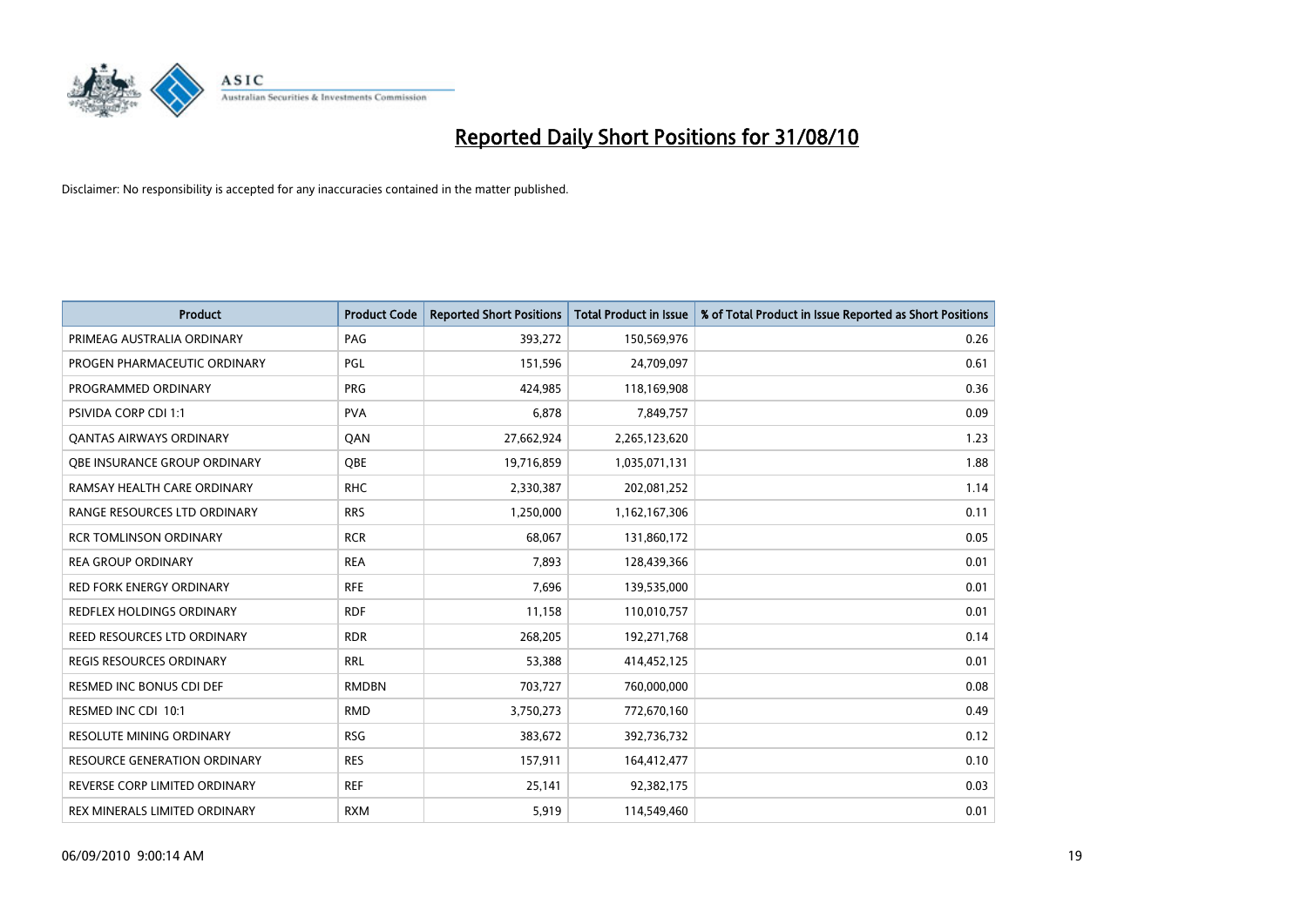

| <b>Product</b>                     | <b>Product Code</b> | <b>Reported Short Positions</b> | <b>Total Product in Issue</b> | % of Total Product in Issue Reported as Short Positions |
|------------------------------------|---------------------|---------------------------------|-------------------------------|---------------------------------------------------------|
| <b>RIDLEY CORPORATION ORDINARY</b> | <b>RIC</b>          | 53,937                          | 307,817,071                   | 0.02                                                    |
| RIO TINTO LIMITED ORDINARY         | <b>RIO</b>          | 13,936,210                      | 606,831,240                   | 2.28                                                    |
| RIVERCITY MOTORWAY STAPLED         | <b>RCY</b>          | 4,408,404                       | 957,010,115                   | 0.45                                                    |
| RIVERSDALE MINING ORDINARY         | <b>RIV</b>          | 406,689                         | 236,033,688                   | 0.16                                                    |
| ROC OIL COMPANY ORDINARY           | <b>ROC</b>          | 3,613,720                       | 713,154,560                   | 0.51                                                    |
| SAI GLOBAL LIMITED ORDINARY        | SAI                 | 82,856                          | 195,965,767                   | 0.04                                                    |
| SALMAT LIMITED ORDINARY            | <b>SLM</b>          | 91,313                          | 159,131,983                   | 0.06                                                    |
| SANDFIRE RESOURCES ORDINARY        | <b>SFR</b>          | 54,995                          | 131,534,760                   | 0.04                                                    |
| <b>SANTOS LTD ORDINARY</b>         | <b>STO</b>          | 2,194,974                       | 832,568,323                   | 0.24                                                    |
| SARACEN MINERAL ORDINARY           | <b>SAR</b>          | 129,024                         | 491,818,083                   | 0.03                                                    |
| SEDGMAN LIMITED ORDINARY           | <b>SDM</b>          | 210,874                         | 205,986,681                   | 0.10                                                    |
| SEEK LIMITED ORDINARY              | <b>SEK</b>          | 4,848,891                       | 336,584,488                   | 1.42                                                    |
| SENETAS CORPORATION ORDINARY       | <b>SEN</b>          | 756,999                         | 461,522,263                   | 0.16                                                    |
| SERVCORP LIMITED ORDINARY          | SRV                 | 102,201                         | 98,440,807                    | 0.10                                                    |
| SERVICE STREAM ORDINARY            | SSM                 | 344,663                         | 283,418,867                   | 0.12                                                    |
| SEVEN GROUP HOLDINGS ORDINARY      | <b>SVW</b>          | 1,282,915                       | 305,410,281                   | 0.42                                                    |
| SIGMA PHARMACEUTICAL ORDINARY      | SIP                 | 9,401,362                       | 1,178,626,572                 | 0.79                                                    |
| SILEX SYSTEMS ORDINARY             | <b>SLX</b>          | 158,267                         | 149,506,391                   | 0.10                                                    |
| SILVER LAKE RESOURCE ORDINARY      | <b>SLR</b>          | 94,269                          | 178,757,838                   | 0.05                                                    |
| SIMS METAL MGMT LTD ORDINARY       | <b>SGM</b>          | 1,841,347                       | 203,891,295                   | 0.90                                                    |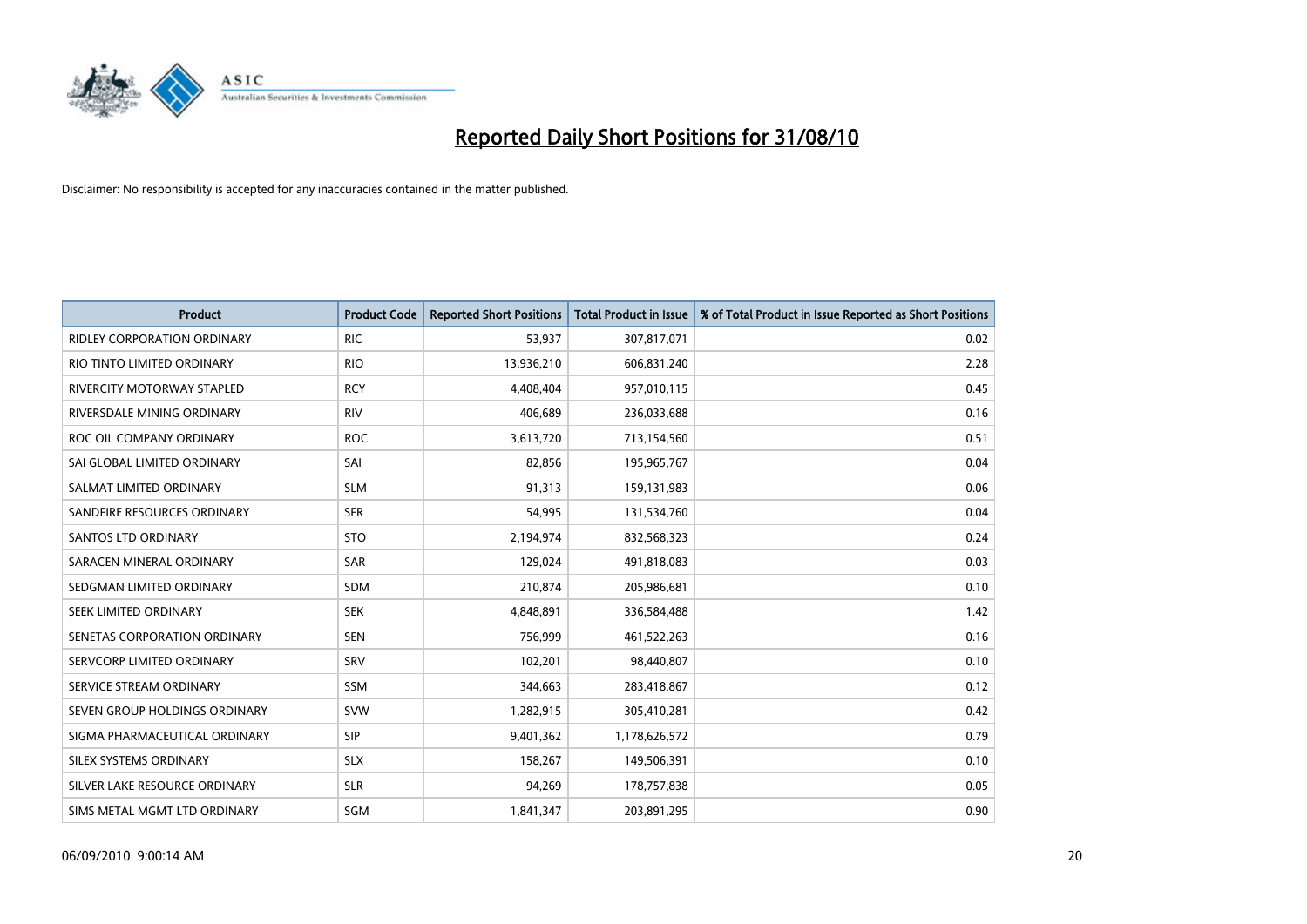

| <b>Product</b>                           | <b>Product Code</b> | <b>Reported Short Positions</b> | <b>Total Product in Issue</b> | % of Total Product in Issue Reported as Short Positions |
|------------------------------------------|---------------------|---------------------------------|-------------------------------|---------------------------------------------------------|
| SINGAPORE TELECOMM. CHESS DEPOSITARY INT | SGT                 | 4,825,814                       | 404,134,884                   | 1.20                                                    |
| SKILLED GROUP LTD ORDINARY               | <b>SKE</b>          | 101,306                         | 190,738,408                   | 0.05                                                    |
| SKY CITY ENTERTAIN, ORDINARY             | <b>SKC</b>          | 9,427,193                       | 575,114,687                   | 1.64                                                    |
| <b>SKY NETWORK ORDINARY</b>              | <b>SKT</b>          | 861,790                         | 389,139,785                   | 0.22                                                    |
| SMS MANAGEMENT, ORDINARY                 | <b>SMX</b>          | 13,540                          | 67,182,500                    | 0.02                                                    |
| SONIC HEALTHCARE ORDINARY                | <b>SHL</b>          | 4,757,423                       | 388,429,875                   | 1.22                                                    |
| SP AUSNET STAPLED SECURITIES             | SPN                 | 6,571,691                       | 2,748,353,504                 | 0.24                                                    |
| SPARK INFRASTRUCTURE STAPLED SECURITIES  | SKI                 | 5,532,911                       | 1,031,911,394                 | 0.53                                                    |
| SPDR 200 FUND ETF UNITS                  | <b>STW</b>          | 2,006                           | 59,028,081                    | 0.00                                                    |
| SPECIALTY FASHION ORDINARY               | <b>SFH</b>          | 1,441,256                       | 190,964,693                   | 0.76                                                    |
| SPHERE MINERALS LTD ORDINARY             | <b>SPH</b>          | 75,000                          | 171,348,151                   | 0.04                                                    |
| SPOTLESS GROUP LTD ORDINARY              | SPT                 | 931,492                         | 259,309,656                   | 0.37                                                    |
| ST BARBARA LIMITED ORDINARY              | SBM                 | 26,110,449                      | 1,953,168,407                 | 1.33                                                    |
| STAGING CONNECTIONS ORDINARY             | <b>STG</b>          | 2,917,189                       | 783,175,134                   | 0.37                                                    |
| STH AMERICAN COR LTD ORDINARY            | SAY                 | 9,200                           | 231,832,027                   | 0.00                                                    |
| STHN CROSS MEDIA ORDINARY                | SXL                 | 61,802                          | 378,827,750                   | 0.02                                                    |
| STOCKLAND UNITS/ORD STAPLED              | SGP                 | 11,579,693                      | 2,383,036,717                 | 0.47                                                    |
| STRAITS RESOURCES ORDINARY               | SRL                 | 3,663,590                       | 255,203,613                   | 1.43                                                    |
| STW COMMUNICATIONS ORDINARY              | SGN                 | 77,374                          | 364,310,964                   | 0.02                                                    |
| SUNCORP-METWAY, ORDINARY                 | <b>SUN</b>          | 3,828,657                       | 1,281,390,524                 | 0.27                                                    |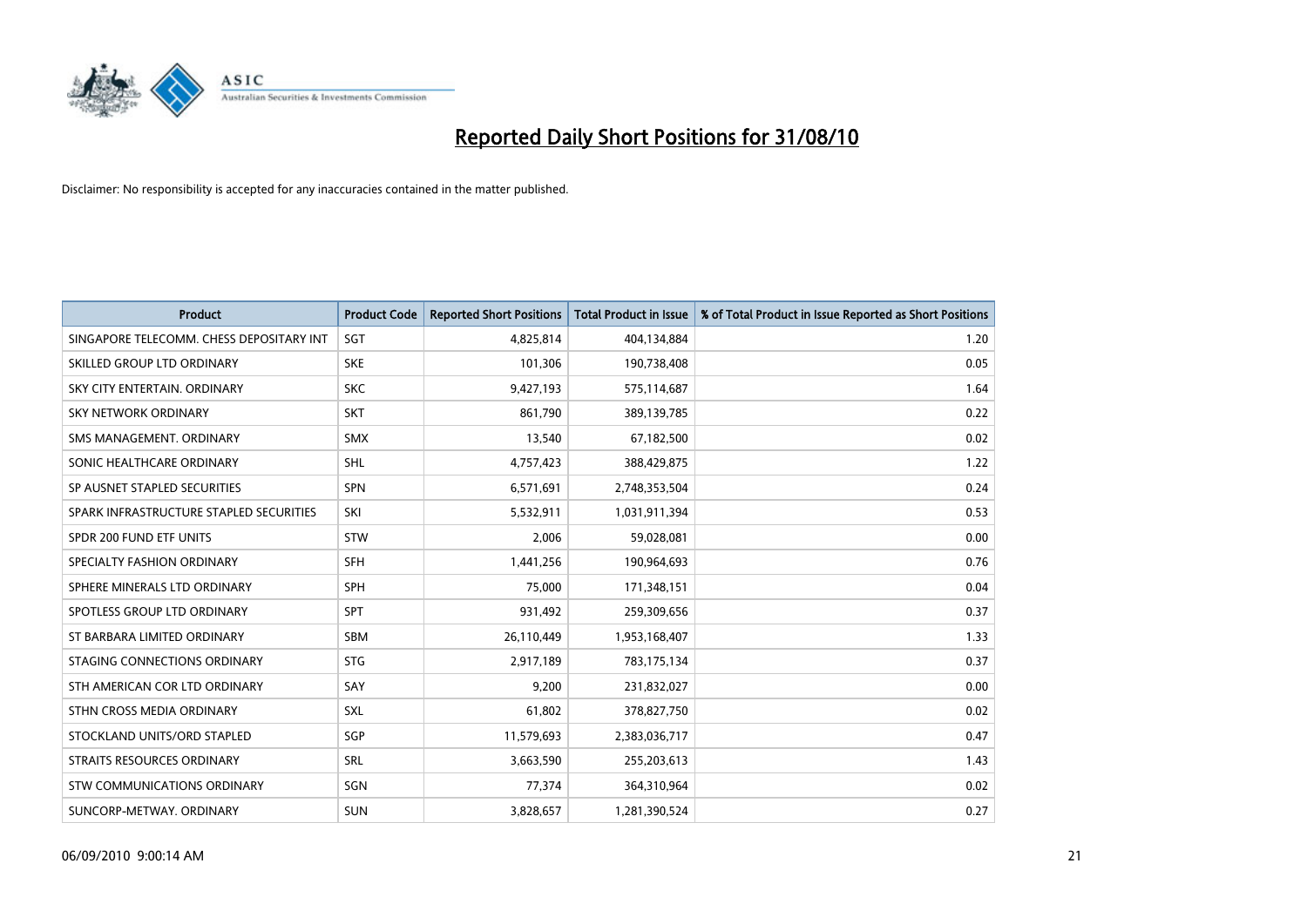

| <b>Product</b>                       | <b>Product Code</b> | <b>Reported Short Positions</b> | <b>Total Product in Issue</b> | % of Total Product in Issue Reported as Short Positions |
|--------------------------------------|---------------------|---------------------------------|-------------------------------|---------------------------------------------------------|
| SUNDANCE RESOURCES ORDINARY          | <b>SDL</b>          | 14,847,337                      | 2,709,995,932                 | 0.53                                                    |
| SUNLAND GROUP LTD ORDINARY           | <b>SDG</b>          | 326,259                         | 251,107,692                   | 0.13                                                    |
| SUPER CHEAP AUTO GRP ORDINARY        | <b>SUL</b>          | 302,515                         | 127,719,802                   | 0.24                                                    |
| SWICK MINING ORDINARY                | <b>SWK</b>          | 1,548                           | 236,724,970                   | 0.00                                                    |
| SYMEX HOLDINGS ORDINARY              | <b>SYM</b>          | 6,633                           | 125,037,628                   | 0.01                                                    |
| <b>TABCORP HOLDINGS LTD ORDINARY</b> | <b>TAH</b>          | 12,852,856                      | 612,625,759                   | 2.08                                                    |
| <b>TALENT2 INTERNATION ORDINARY</b>  | <b>TWO</b>          | 7                               | 141,174,846                   | 0.00                                                    |
| TAP OIL LIMITED ORDINARY             | <b>TAP</b>          | 5,923                           | 156,485,921                   | 0.00                                                    |
| TASSAL GROUP LIMITED ORDINARY        | <b>TGR</b>          | 3,113,968                       | 144,197,882                   | 2.16                                                    |
| <b>TATTS GROUP LTD ORDINARY</b>      | <b>TTS</b>          | 10,249,701                      | 1,281,937,479                 | 0.79                                                    |
| TELECOM CORPORATION ORDINARY         | <b>TEL</b>          | 35,529,553                      | 1,920,703,692                 | 1.83                                                    |
| <b>TELSTRA CORPORATION, ORDINARY</b> | <b>TLS</b>          | 98,056,413                      | 12,443,074,357                | 0.79                                                    |
| TEN NETWORK HOLDINGS ORDINARY        | <b>TEN</b>          | 7,248,761                       | 1,045,236,720                 | 0.68                                                    |
| TFS CORPORATION LTD ORDINARY         | <b>TFC</b>          | 69,729                          | 227,360,909                   | 0.03                                                    |
| THE REJECT SHOP ORDINARY             | <b>TRS</b>          | 18,590                          | 26,033,570                    | 0.07                                                    |
| THOR MINING PLC CHESS DEPOSITARY     | <b>THR</b>          | 2,307                           | 245,247,701                   | 0.00                                                    |
| THORN GROUP LIMITED ORDINARY         | <b>TGA</b>          | 2,361                           | 129,459,770                   | 0.00                                                    |
| TIMBERCORP LIMITED ORDINARY          | <b>TIM</b>          | 1,171,620                       | 352,071,429                   | 0.33                                                    |
| <b>TISHMAN SPEYER UNITS</b>          | <b>TSO</b>          | 49,379                          | 338,440,904                   | 0.01                                                    |
| TNG LIMITED ORDINARY                 | <b>TNG</b>          | 4,321                           | 258,055,076                   | 0.00                                                    |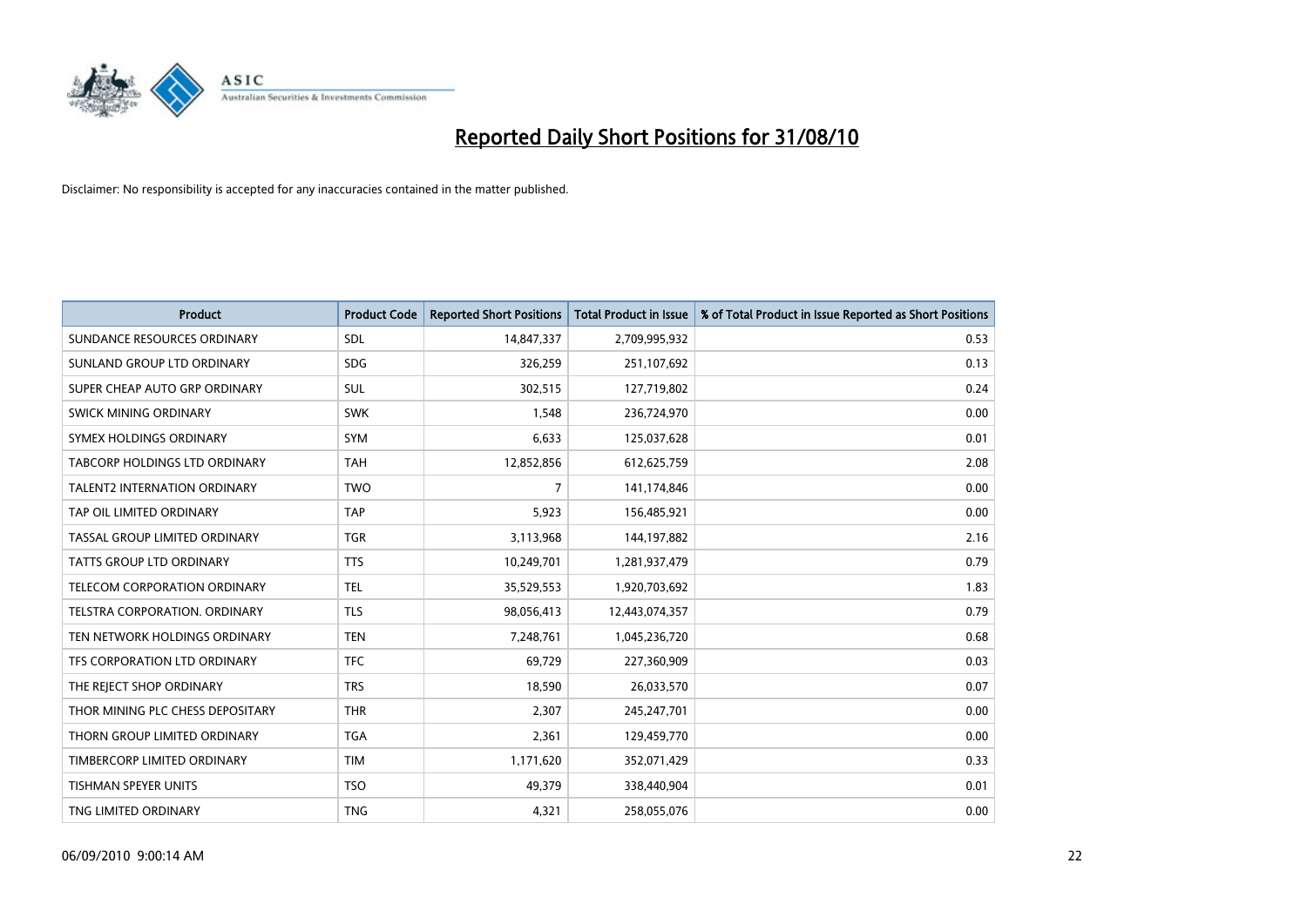

| <b>Product</b>                            | <b>Product Code</b> | <b>Reported Short Positions</b> | Total Product in Issue | % of Total Product in Issue Reported as Short Positions |
|-------------------------------------------|---------------------|---------------------------------|------------------------|---------------------------------------------------------|
| TOLL HOLDINGS LTD ORDINARY                | <b>TOL</b>          | 8,455,898                       | 702,867,609            | 1.20                                                    |
| TORO ENERGY LIMITED ORDINARY              | <b>TOE</b>          | 35,404                          | 964,936,676            | 0.00                                                    |
| <b>TOWER AUSTRALIA ORDINARY</b>           | <b>TAL</b>          | 1,455,221                       | 415,928,881            | 0.35                                                    |
| TOWER LIMITED ORDINARY                    | <b>TWR</b>          | 689,519                         | 260,631,787            | 0.26                                                    |
| TOX FREE SOLUTIONS ORDINARY               | <b>TOX</b>          | 90,280                          | 91,765,500             | 0.09                                                    |
| TPG TELECOM LIMITED ORDINARY              | <b>TPM</b>          | 551,049                         | 767,849,104            | 0.07                                                    |
| TRANSFIELD SERV INFR STAPLED SECURITIES   | <b>TSI</b>          | 373,496                         | 432,184,488            | 0.09                                                    |
| TRANSFIELD SERVICES ORDINARY              | <b>TSE</b>          | 209,788                         | 414,278,904            | 0.05                                                    |
| TRANSPACIFIC INDUST. ORDINARY             | <b>TPI</b>          | 12,004,087                      | 960,638,735            | 1.26                                                    |
| TRANSURBAN GROUP TRIPLE STAPLED SEC.      | <b>TCL</b>          | 4,987,325                       | 1,414,667,986          | 0.33                                                    |
| TRINITY GROUP STAPLED SECURITIES          | <b>TCQ</b>          | 3,419                           | 231,701,539            | 0.00                                                    |
| TROY RESOURCES NL ORDINARY                | <b>TRY</b>          | 87,722                          | 87,474,323             | 0.10                                                    |
| UGL LIMITED ORDINARY                      | UGL                 | 5,128,278                       | 165,928,705            | 3.05                                                    |
| <b>UNILIFE CORPORATION CDI 6:1</b>        | <b>UNS</b>          | 26,898                          | 238,135,980            | 0.01                                                    |
| UXC LIMITED ORDINARY                      | <b>UXC</b>          | 664,849                         | 295,789,804            | 0.22                                                    |
| VALAD PROPERTY GROUP STAPLED US PROHIBIT. | <b>VPG</b>          | 4,602,531                       | 2,287,682,926          | 0.20                                                    |
| <b>VDM GROUP LIMITED ORDINARY</b>         | <b>VMG</b>          | 11,116                          | 195,613,088            | 0.01                                                    |
| <b>VENTURE MINERALS ORDINARY</b>          | <b>VMS</b>          | 6,500                           | 168, 163, 334          | 0.00                                                    |
| <b>VILLAGE ROADSHOW LTD ORDINARY</b>      | <b>VRL</b>          | 682                             | 114,217,649            | 0.00                                                    |
| VILLAGE ROADSHOW LTD 'A' CLASS PREFERENCE | <b>VRLPA</b>        | 19,559                          | 52,235,451             | 0.04                                                    |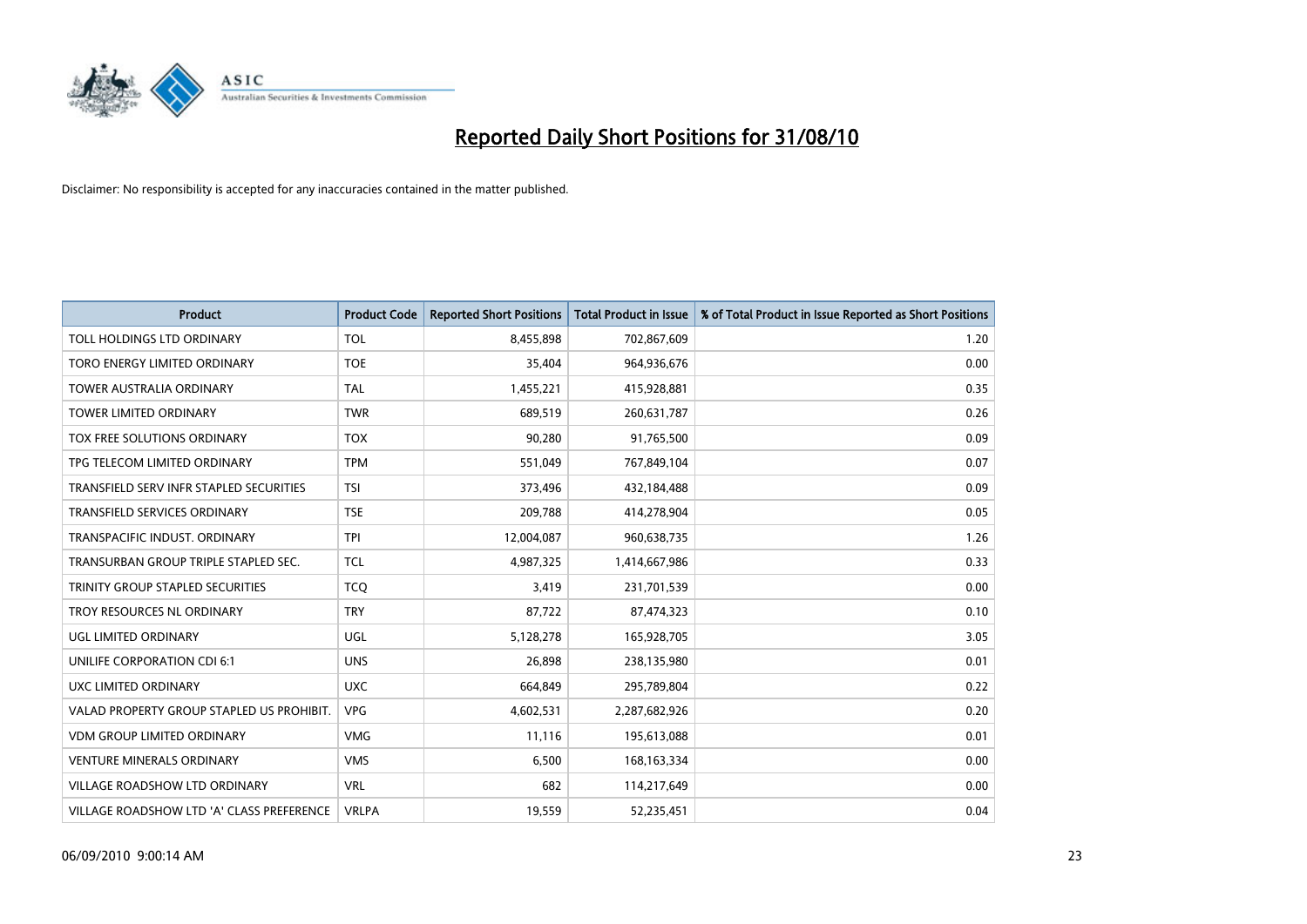

| <b>Product</b>                         | <b>Product Code</b> | <b>Reported Short Positions</b> | <b>Total Product in Issue</b> | % of Total Product in Issue Reported as Short Positions |
|----------------------------------------|---------------------|---------------------------------|-------------------------------|---------------------------------------------------------|
| <b>VIRGIN BLUE HOLDINGS ORDINARY</b>   | <b>VBA</b>          | 19,524,035                      | 2,209,126,568                 | 0.86                                                    |
| VISION GROUP HLDGS ORDINARY            | <b>VGH</b>          | 78,000                          | 72,671,765                    | 0.11                                                    |
| <b>VITA GROUP LTD ORDINARY</b>         | <b>VTG</b>          | 75,190                          | 142,499,800                   | 0.05                                                    |
| VITERRA INC CDI 1:1                    | <b>VTA</b>          | 1,145                           | 68,629,939                    | 0.00                                                    |
| <b>WAREHOUSE GROUP ORDINARY</b>        | <b>WHS</b>          | 322,008                         | 311,195,868                   | 0.10                                                    |
| <b>WATPAC LIMITED ORDINARY</b>         | <b>WTP</b>          | 8,669                           | 181,326,206                   | 0.00                                                    |
| <b>WDS LIMITED ORDINARY</b>            | <b>WDS</b>          | 56,450                          | 143,107,458                   | 0.04                                                    |
| WEBJET LIMITED ORDINARY                | <b>WEB</b>          | 88,886                          | 76,861,278                    | 0.12                                                    |
| <b>WESFARMERS LIMITED ORDINARY</b>     | <b>WES</b>          | 22,671,880                      | 1,005,169,707                 | 2.24                                                    |
| WESFARMERS LIMITED PARTIALLY PROTECTED | <b>WESN</b>         | 2,298,549                       | 151,902,455                   | 1.50                                                    |
| WEST AUSTRALIAN NEWS ORDINARY          | <b>WAN</b>          | 6,495,578                       | 216,011,546                   | 2.99                                                    |
| <b>WESTERN AREAS NL ORDINARY</b>       | <b>WSA</b>          | 6,362,204                       | 179,735,899                   | 3.52                                                    |
| WESTERN DESERT RES. ORDINARY           | <b>WDR</b>          | 948                             | 134,511,656                   | 0.00                                                    |
| WESTFIELD GROUP ORD/UNIT STAPLED SEC   | <b>WDC</b>          | 7,184,443                       | 2,307,773,663                 | 0.30                                                    |
| <b>WESTPAC BANKING CORP ORDINARY</b>   | <b>WBC</b>          | 22,319,842                      | 2,989,159,608                 | 0.70                                                    |
| WHITE ENERGY COMPANY ORDINARY          | <b>WEC</b>          | 6,232,663                       | 284,212,354                   | 2.18                                                    |
| WHITEHAVEN COAL ORDINARY               | <b>WHC</b>          | 1,993,445                       | 493,650,070                   | 0.40                                                    |
| WHK GROUP LIMITED ORDINARY             | <b>WHG</b>          | 34,194                          | 264,254,166                   | 0.01                                                    |
| WIDE BAY AUST LTD ORDINARY             | <b>WBB</b>          | 27                              | 32,001,199                    | 0.00                                                    |
| <b>WILDHORSE ENERGY ORDINARY</b>       | <b>WHE</b>          | 20,544                          | 227,104,100                   | 0.01                                                    |